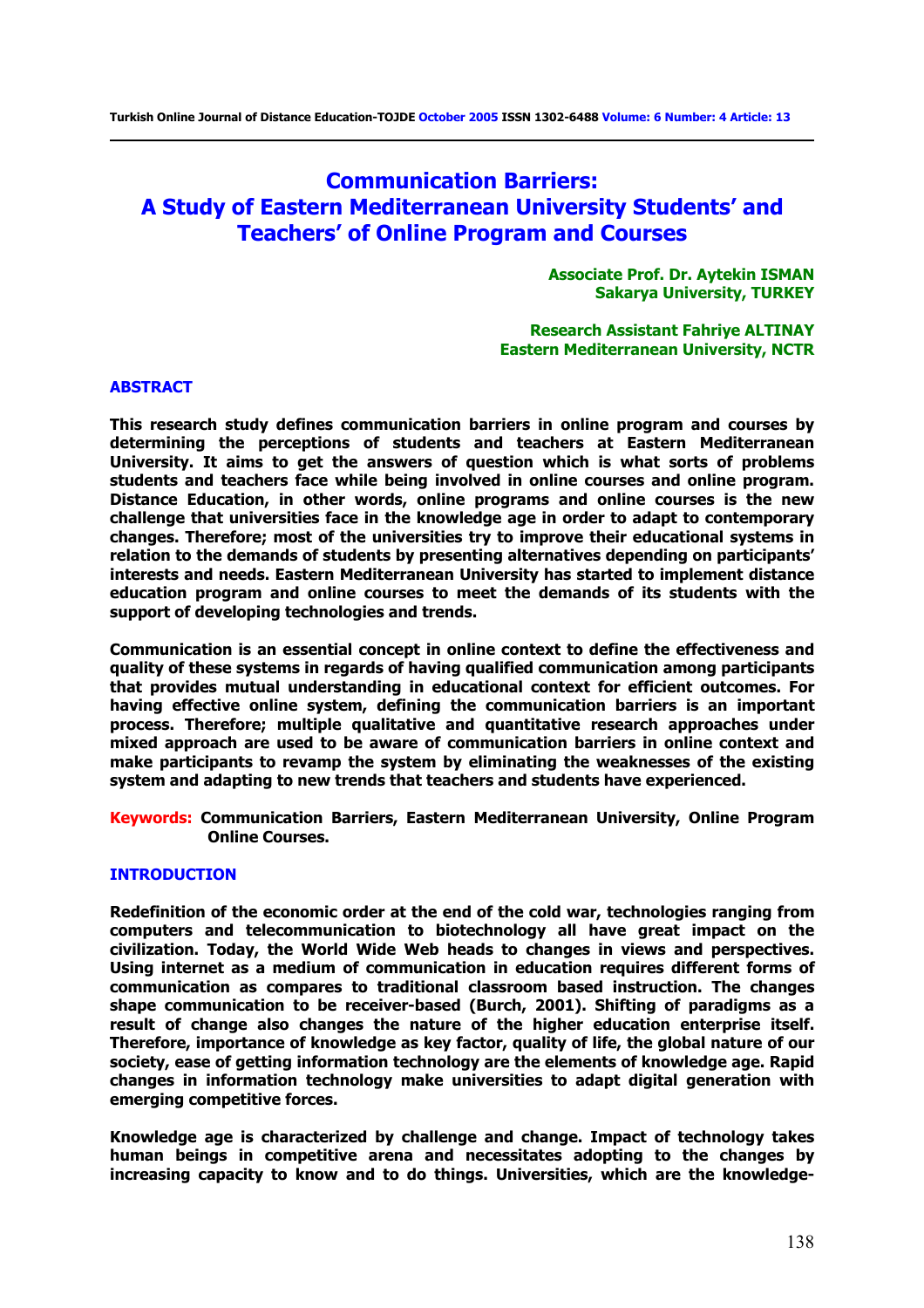**intensive organizations, are the main institutions to find solutions to these challenges. Therefore they have fundamental roles to create atmosphere for communicating, exchanging, collaborating on learning process all around the world (Duderstadt, 1997).** 

**With respect to these changes, competition increased among universities in a national or international marketplace (Duderstadt, 1997). The growth of distance education as means of creating international markets for educational institutions focus on generic and transferable skills in terms of providing how educational practices are internalized with globalization. Moreover, mass education becomes an essential tool for the global technological environment. The reflection of these is that, knowledge became a commodity with the development of new communication and transport network on international scale. Therefore, most of the universities face with challenges about the effects of globalization and developments of new form of communication, flexible system of access and they are forcing to adapt these changes in the sense of changing role of the universities (Armstrong, Namsoo, 2000).** 

**Eastern Mediterranean University is one of the universities in a developing country, which has national and international students, and teachers in its capacity to provide current educational standards. With respect to these, it has started to open educational paradigms to be in global knowledge industry by providing online courses and program to the on campus and Turkey. Therefore it is necessary to consider the quality of existing online courses and program for revamping standards easily to extend education market as an innovative way. Study discusses the communication barriers that both students and teachers experience while being involved in online courses and program, qualitative and quantitative research methods are both used in the study.** 

## **LITERATURE REVIEW**

**Perreault, Waldman & Alexander (2002) discuss the ways of overcoming barriers to successful delivery of distance learning courses by addressing barriers and problems to be eliminated. By examining perceptions on the important problems in the development and delivery of distance learning courses among college of business, faculty members are defined by designed questionnaire. In this study, students who participate in distancelearning courses encounter several technology-related difficulties. Respondents clarify the existence of access, technical support and student to teacher communication problems. In addition to this, respondents reported that technology related problems depend on student and instructor level of technology competence. The common barrier that is reported by distance-learning students is the lack of face-to-face interaction with the professor and other students. On the other hand, e-mail becomes problematic because of expecting immediate feedback. In addition to this, support centers are considered main factor to enhance distance-learning courses. In the recommendation part of this article, it is seen that providing training, creating adaptation about learning and teaching styles of distance courses coupled with flexibility and increased opportunities in overcoming troubles in the delivery of online courses, involving access to resources in the process students' communicating with the instructor and with other students play a great role to foster qualified communication.** 

**Barrett (2002) explains how to overcome transactional distance as a barrier to get effective communication over internet. Barrett indicates that making people feel vulnerable can limit the amount of barrier to effective communication. In the article, existence of cultural differences among university and students are defined as barrier. Therefore it is vital to create socio-emotional space between students and their postings by adapting disciplinary discourse and knowledge of online courses. Moreover, non-verbal forms of communication are discussed in this article that is needed to reduce distance between people. In this article, the late arrival of teaching materials, inability to respond to errors or omission in the teaching materials, delay in providing feedbacks, general lack of communication between students and peers and teachers resulting feelings of isolation are the indicated problems in distance learning and teaching courses.**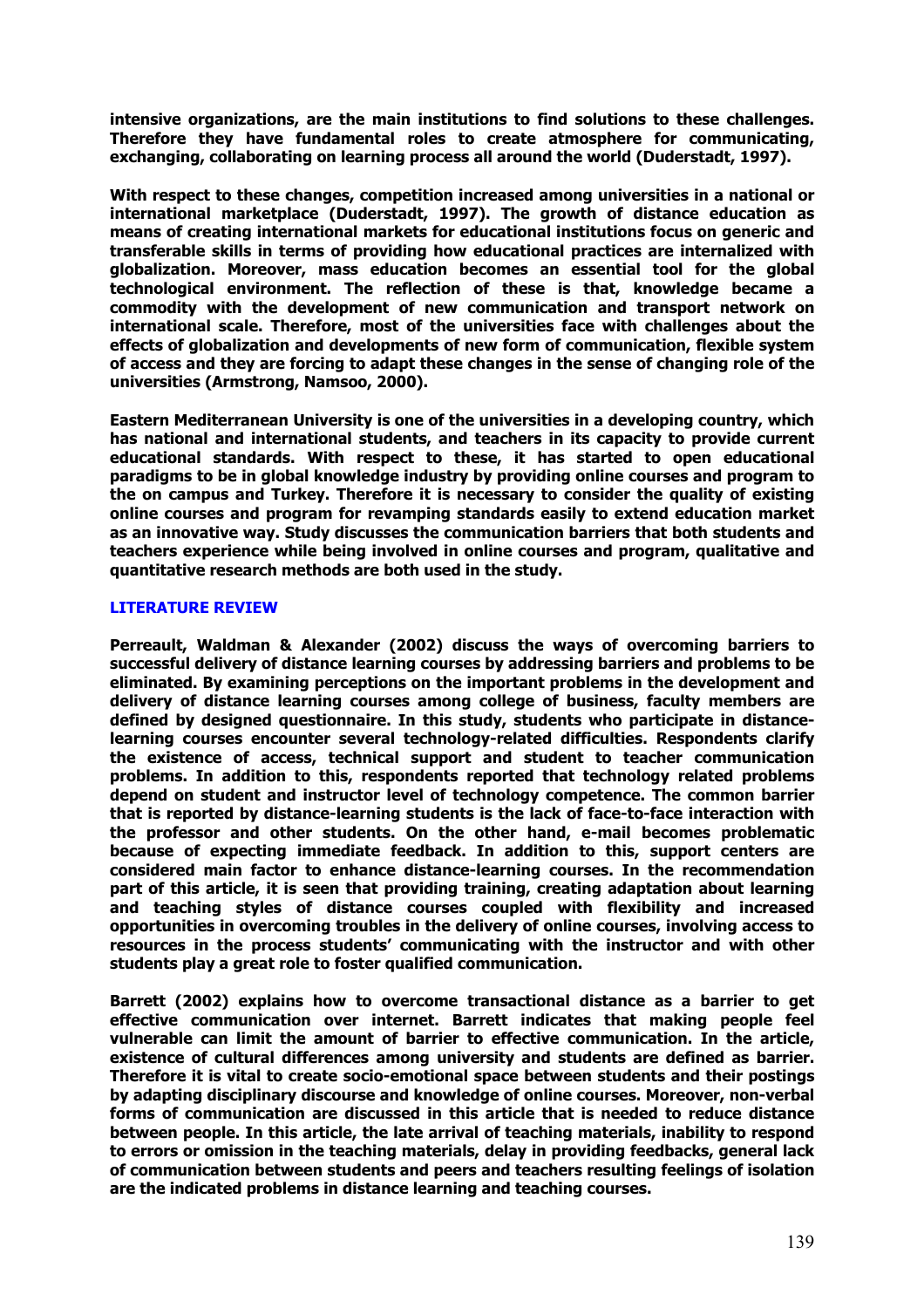**Depending on Sharma, Maleyeff (2003), there are potential problems and solutions over the internet education. They categorize these problems into three as problem of judgment, the problem of distance and the problem of ethic that affect impacts of interpersonal relationships and ethics. In their study, the problem of distance refers to psychological barrier in internet education because individuals are less aware of how other communicators perceive them and there are negative aspects about internet education which are involvement, social skill needs and responding differently to the same messages by immersing more to the technology. In the solution of psychological distance, they suggest to incorporate face-to face time among students and teachers to prevent feelings of isolation by merging with pedagogical, student activities, and course design solutions. By considering internet as a potent medium for communication in the reflection of content and the delivery method, some of the problems can be minimized by focusing the students on their own learning processes, role-plays, technology evaluation workshops and self-organizing groups.** 

**Burch (2001) points out to the nature of communication in today's context by merging with the effective web components because of enhancing the online courses in universities. Burch emphasizes that nature of communication is changed from source based to the receiver based with the impact of internet in relation to educational goals by embodying the newest form of mass communication which relies on individual, person, person basis. On the other hand, concerning the barriers in two-way communication between the web site that individual, geography, language and culture are important to understand the dynamic of internet communication and its environment successfully.** 

**Furthermore, Godschalk, Lacey (2001) did a study about learning at distance by conducting the interactions among participants and expected obstacles in distance education by applying survey via e-mails. Problems of availability, lack of recognition for development of instructional technology, problems in compensating faculty for course development, inadequate technical support, lack of student interest, unfamiliarity with technology are the expected future obstacles that are indicated in this study.** 

**In addition to these, Bauman (2002) discusses the issue of solving personal problems in cyberspace. In the study, problems are solved by proactive strategy that is setting expectations before course begins. On the other hand, showing up in class on time, providing prompt feedback and respecting cultural, religious and gender differences are the important concepts to solve problems. Moreover the more appeared problems in distance education are caused by the reasons of unfamiliarity to the technology. Therefore as a suggestion in the study, both students and teachers should learn numerous behaviors in distance education as a new method of teaching and learning to prevent potential problems.** 

**Meyer (2003) explains about the differences and problems in face-to-face discussions and threaded discussions where the main difference is timing, sharing needs of students related to the gestures, facial converted to meanings and feelings to reach critical thinking. In addition to this, Manuel (2001) indicates the tendency to isolate students from others, lack of discipline, need of substantial preparation, having difficulty to satisfy social skills as big part of effective communication, being poorly prepared for cognitive demands of a web-based learning environment are also discussed as problems in online courses. This study suggests to get immediate feedback, allowing students to have multiple, independent learning experiences by converting locus of control from teachers to the students.** 

**Furthermore, Berge (2002) there are obstacles about distance training and education in corporate organizations. He points out that these barriers depend on the maturity of organization's level of capability in distance education and training through survey. The results of survey on the organizations members, respondents report that most of the organizations resist to changes at organizational structure, many instructors have lack of**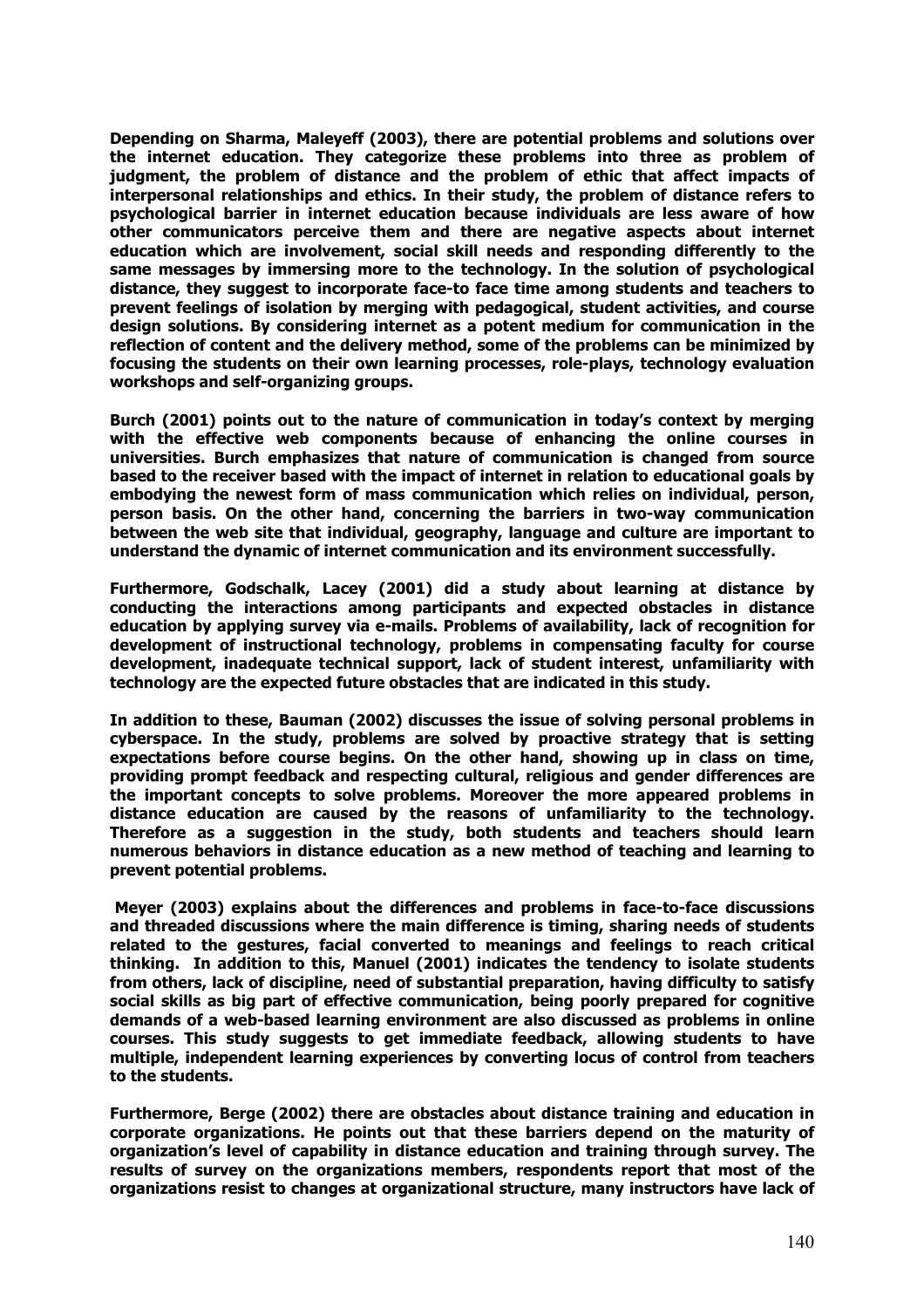**knowledge and skills to design and teach distance education, participants in distance learning courses can feel isolated due to the lack of person-person contact and participants have lack of access with the fear of lackness in using technology. The results of this study point out to different stages and the greatest barriers are the lack of technical expertise and organizational change at the levels of organizational capabilities. In addition to this, social, economical, physical and learning barriers exist in workplace and in schools with regard to technology use and its use at a distance. Barriers in distance education also can be perceived as being situational, epistemological, physiological, psychological, technical, social, and cultural. According to this study, organizational changes, student support services, legal issues, social interaction, access, threatened by technology, student support services, lack of technical expertise/support are the barriers to distance education.** 

**On the other hand, Berge (2003) makes clarification about barriers to e-learning based on post-secondary respondents' perceptions. In this study, lack of credibility and lack of money are considered as administrative structure barriers with lack of agreement. Feeling isolated due to lack of person-person contact and being uncomfortable are indicated as social interaction and quality term where lack of knowledge and skills are the term of expertise, support and infrastructure. Fear in using technology, accessing in equal standards are the barriers. Moreover post secondary respondents' perceptions rank the factor of barriers as time and faculty compensation, lack of expertise and support, organizational change, student support service, evaluation, social interaction and quality concerns, legal issues, access, threatened by technology and administrative structure. The results shows that there are differences from other results such as technological factors, social interactions which are ranked lowest in terms of barriers.** 

**In addition to this, Berge (2001) make another study for higher education about obstacles by implementing same criteria. At this study same survey is used to determine perceptions on the barriers to distance education at community college, government and non-profit organizations. The results of the study show that, faculty compensation, time and cultural change are the highest ranked barriers and also technological expertise and support are examined as a barrier. In addition to this, organizational resistance to change, lack of shared vision for distance education, slow pace of implementation, difficulties keeping up with technological changes are also important barriers.** 

**Berge (1998) defines barriers in online teaching and learning in post secondary institutions by pointing out both advantages of online education and its barriers by defining online teaching and learning. Responses about barriers are cultural, people's attitudes, technology, faceless teaching, increased time required for both online contacts and preparation materials and also as subset of these barriers the position of the person, the maturity of online program and the policies of the educational institution sanctioning the program are considered factors in this study. Survey is conducted to determine perceptions of teachers about online education where 36 teachers respond the survey. The barrier of technical area also indicates the lack of system reliability, lack of connectivity in online teaching era.** 

**Moreover, Asirvatham (2000) discusses barrier as distance by concentrating on the system of synchronous learning. Asirvatham (2000) suggests the current trends such as intercompany chat rooms, white boards from their own locations, etc. that are used in distance education in order to overcome great distances by considering geography. In this article, video conferencing is also suggested to overcome geography barrier by providing high level availability and responsiveness in online courses which prevent the barriers of time in distance education.** 

**In addition to this, Leach, Walker (2000) discuss the internet-based distance education in the sense of barriers, models and new research. They point out to the barriers by considering the importance of instructor feedback, instructor support and flexibility and feeling the need to learn and accept to share the responsibility for planning time wisely**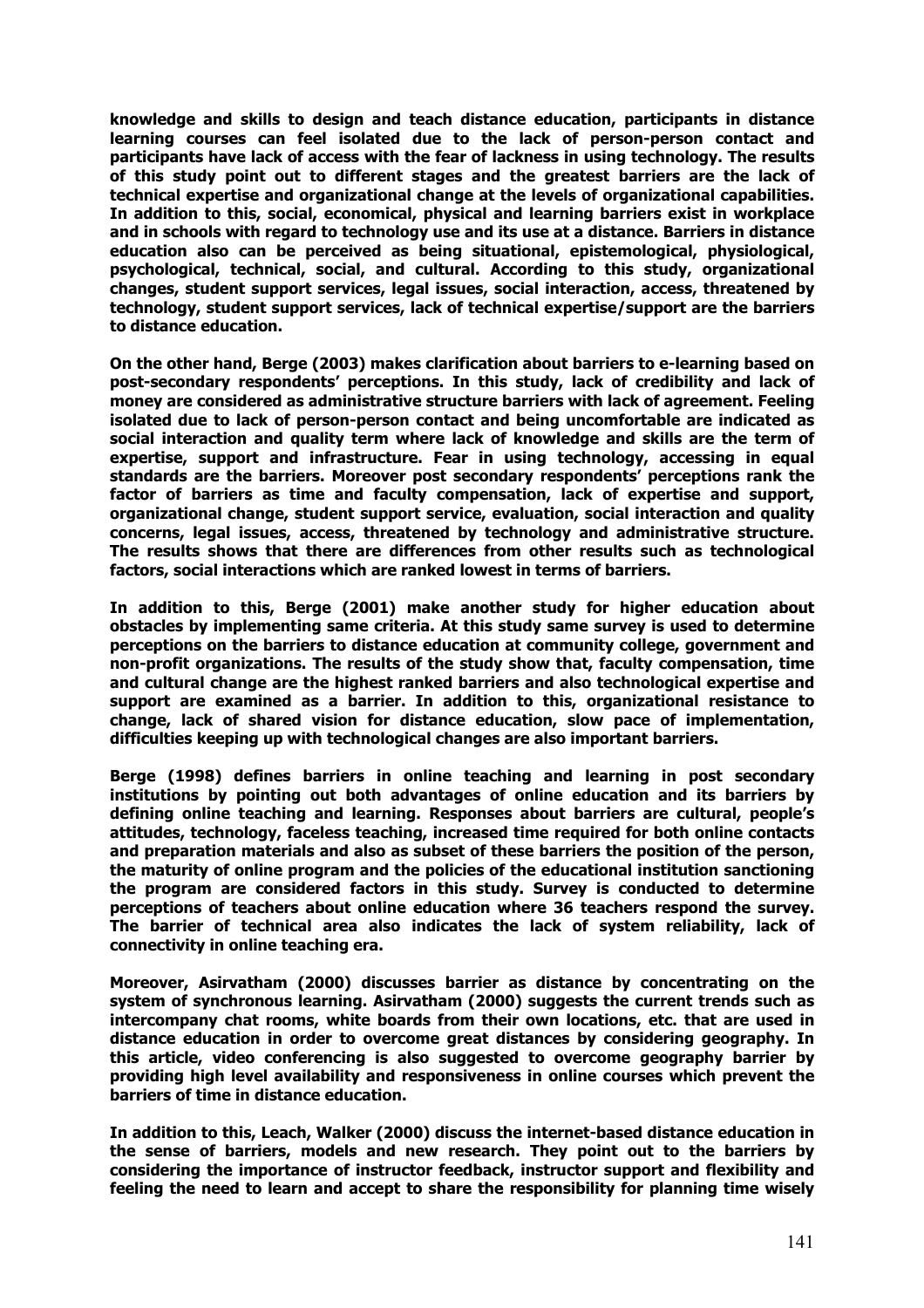**and searching out needed information or skills with establishing secure atmosphere. The student's level of experience with technology or familiarity or ease of use about tools is also main consideration of barriers in distance education.** 

**Rovai, Barnum, (2003) point out to the online course effectiveness by analyzing student interactions and perceived learning by conducting nineteen online courses to 328 volunteer graduate students. In the study, students' self reports are used to clarify how they feel and how much they learn from online courses. They indicate that amount of interaction affect the online course effectiveness by using literature reflections on the instructor immediacy relies on the positively related to learning. In the research findings, technology is defined as achieving educational outcomes.** 

**Pajo, Wallace (2001) discusses the major barriers as technology, distance education in future and intentions in education. The results of study indicate that different barriers are influential at different stages in the diffusion process. The web-based instruction is the promise of enhancing the learning experience of distance education students to maintain competitive advantages. Barriers are the teachers' attitudes, resistance to change, concerns of findings, training deficiencies, inadequate access, time constraints and lack of technical support that are underlined in the study. The most common and frequent barriers are related to time pressures, a perceived lack of training and skills, scarcity of organizational support, adoption and personal barriers are other kind of barriers in webbased instruction.** 

**Depending on Cambre, Erdman, Hall (1996), the challenges of distance education is examined. They believe that lack of experience in both provider and participants' electronic mail could cause less satisfaction in distance learning experience. In addition to this, they believe that students' isolation can be raised while students cannot find opportunity to make their homework in the sense of collaborative and interactive ways. Therefore they suggest improving technological facilities in tele-course for both teachers and students for providing students to synthesize and apply what they had learned.** 

**Galusha (1997) discusses the barriers of learning in distance education. In this study, loss of student motivation due to the lack of face-to-face contact, feedback, teacher contact, potentially prohibitive start up costs, student support and services, alienation and isolation by lack of experience and training, close scrutiny of the intrinsic problems, assessing student performance are examined as barriers in distance education.** 

**Moreover, Howell (2001) indicates the elements of effective e-learning (distance education) in order to minimize side effects of online courses. Conducting project-based activities, step-by-step tutorials, creating real connections to minimize the depressed and lonely effect by spending more time communicating on the internet, using sensory styles; visual, auditory and haptic (or kinesthetic) with selecting appropriate media. Piotrowski, Vodanovich (2000) discuss the reported barriers of internet based instruction as indicating shortcomings and obstacles. There are lack of privacy issues, poor, limited interactions, technological difficulties, software limitations, increased time commitment, limited faculty knowledge, training and support, isolation. In addition to these, there are five problem areas regarding web-based instruction which are credibility of Web information, computer network reliability, computer availability for students, differences in student technological skill, lack of ethical knowledge regarding use of Web information.** 

## **RESEARCH METHODOLOGY**

**The research study is based on qualitative and quantitative research methods and strategies under mixed approach. Techniques of interview and questionnaire, naturalistic observation, field notes and self-reflection task about communication barriers in online courses and distance education program depending on the perceptions of students and teachers at Eastern Mediterranean University are used in order to gather multiple data.**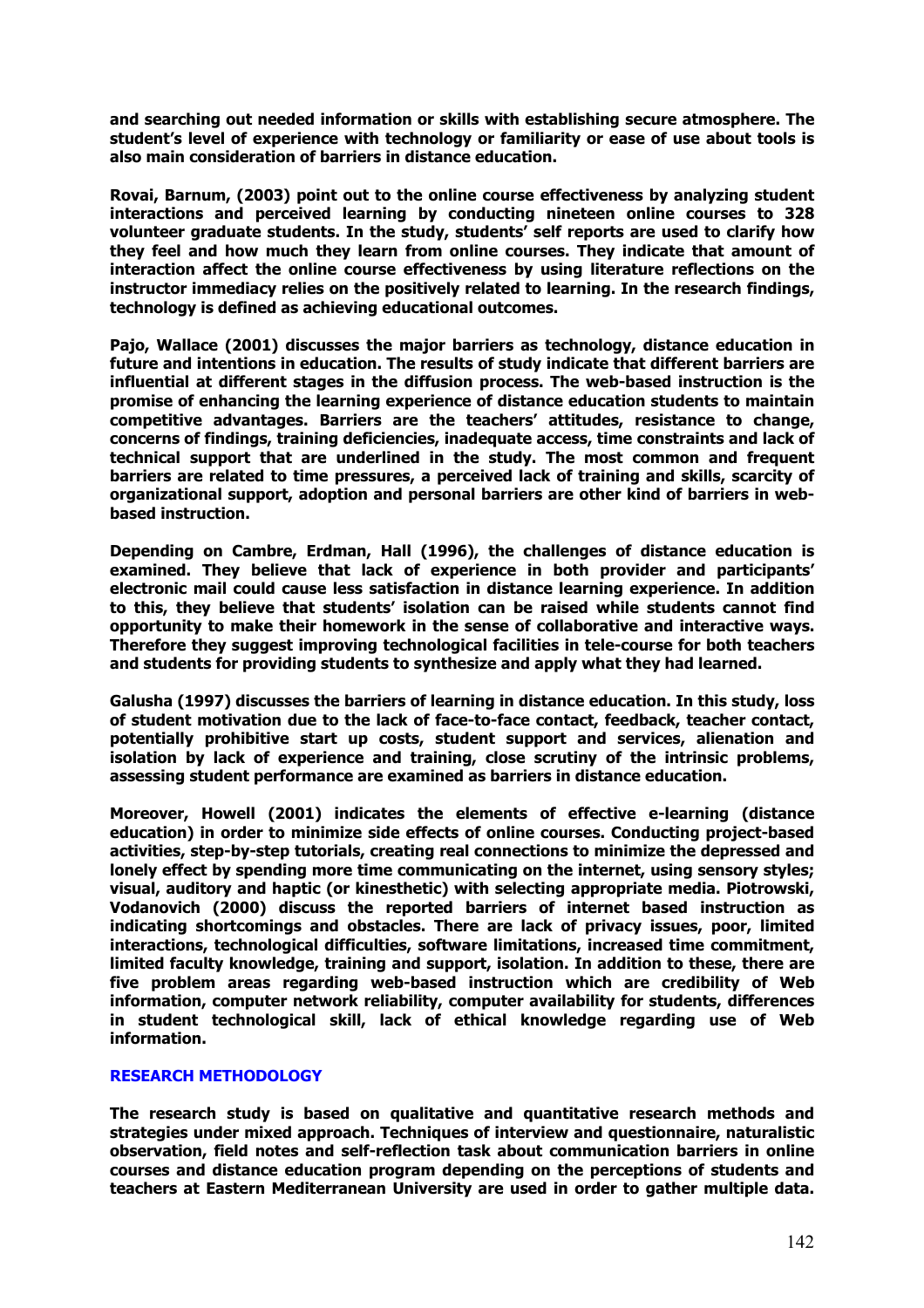**Forty two students, over a hundred and nine teachers participate to the questionnaire and fifteen students and eight teachers are involved in interviews at this research study where teachers and students are involved in online courses and programs from different departments. In this research study, purposive sampling is used to choose the participants for interviews to catch the criteria on available time and place for participants. In addition to this, questionnaires are conducted in using random sampling because participants weren't known. Interviews, field notes and naturalistic observation are also conducted using purposive selected students and teachers in order to get their perceptions about communication barriers in online courses and programs at Eastern Mediterranean University. The research study aims to point out to the communication barriers of both students and teachers based on their nature of communication process in distance education. Therefore their experiences in web-based environments create different paradigms in educational area by having necessity of theoretical debates.** 

**As it is known communication takes place in every step of human life, but it seems different in online context because of technological impacts at this process. Therefore, examining research process by the essence of qualitative method is crucial in gathering deeper perception from participants with face-to-face contacts through interviews and also naturalistic observations. On the other hand, quantitative research method is important to gather data in reliable and valid ways by applying rank-scaling techniques in the questionnaire parallel to participants' preferences (Yin, 1994). These applications make participants special in order to maximize valid and reliable responses by feelings of subjects rather than objects in their responses as an active way (Cohen, Manion, Morrison, 2000). In the research study, mixed approach is used as data and methodological by conducting multiple methods to gather multiple data for qualitative and quantitative research design. Moreover getting the perceptions of both students and teachers also provide triangulation in order to have rich data, validity and reliability for the results of the research to define communication barriers in Eastern Mediterranean University Online System (Jick, 1983).** 

## **RESEARCH FINDINGS**

#### **Understanding of Research Findings from Quantitative Data**

**By the reflections upon both students and teachers for the questions of problems that they face in online context, their interactions among their friends and colleagues, negative and positive sides of online learning and teaching and their suggestions for the improvement of online education at EMU in terms of qualified communication, most of the teachers perceive communication as a way of chatting, engaging discussion boards and mailing where they underline that they have no communication barrier in online context. But they think that online courses and program have some difficulty because of dedicated staff, promotion, and grading, technological obstacles. On the other hand, teachers believe that initial contact with students, technological facilities, lack of student interest, attendance and lack of communication are the main problems of EMU online that they have consciousness about the importance of communication. They respond that their interactions with their students and colleagues by concerning that with the students there are good relationships but with their colleagues, there aren't efficient meetings to share thoughts. Teachers emphasize that the improvement of EMU online can be done by considering the issues such as training, increasing number of students with dedicated staff and following update technology. In addition to this, students underline through their responses to the open-ended questions that there should be solutions of technical problems and more interactions among their fiends and teachers in order to be more satisfied.** 

**On the other hand, regarding the analysis of frequencies depending on students' preferences to the questionnaire by their experiences, most of the students prefer the option of strongly agree about the statements "I have excitement associated with learning new ways, new technology" and also most of the students agree on the**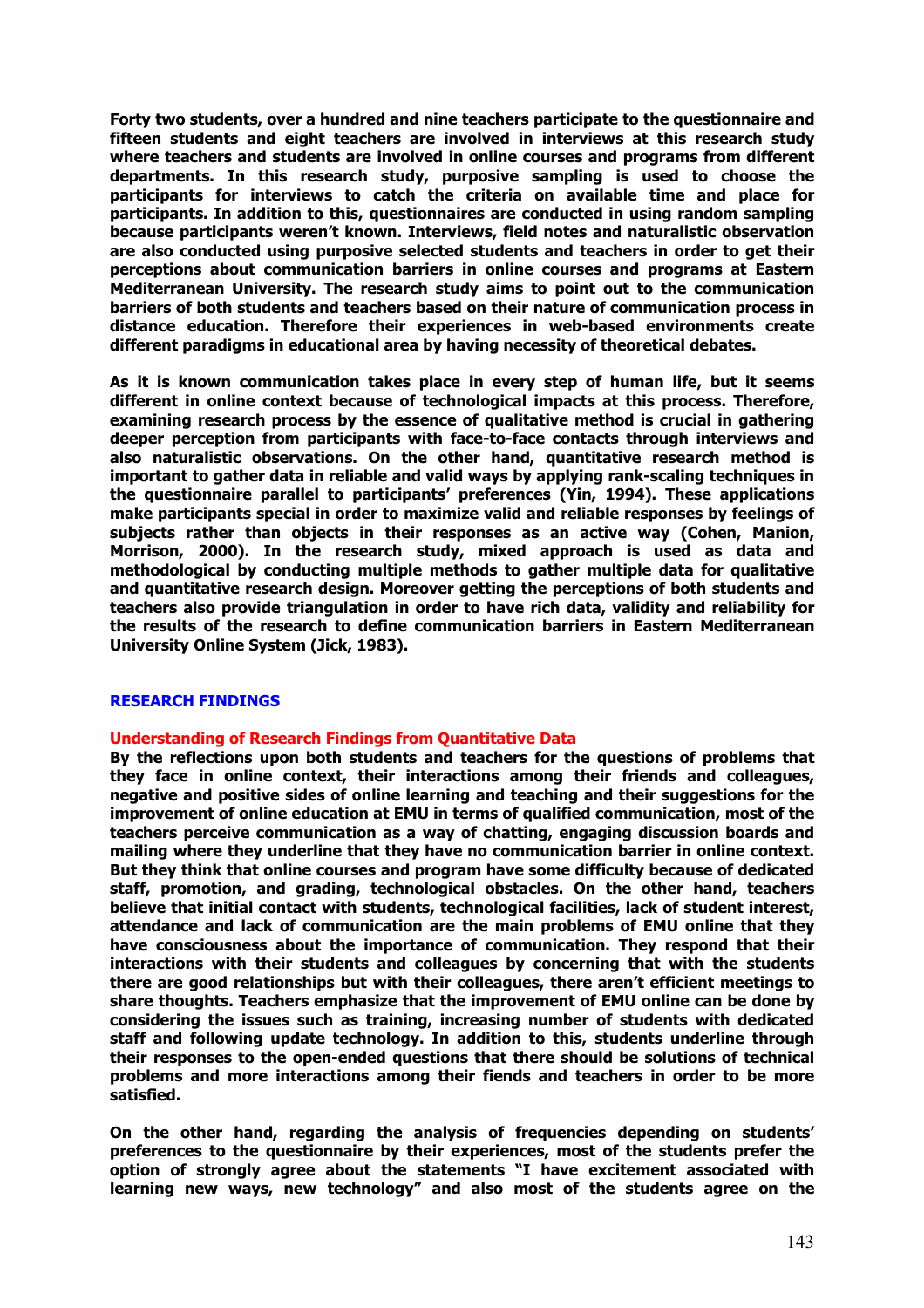**statements "Distance education can be effected by situational, social, cultural, psychological aspects", "I believe that distance education is not effective because of having many problems and difficulties", "People perceive different barriers depending upon their maturity and experiences in online context", "All participants need training before being active in distance education", "Most of the participants resist changing", "There is a difficulty keeping current with technological changes", "There should be meeting to express feelings easily", "Participants feel socially isolated because of having lack of person to person contact", "There is a lack of adequate technology enhanced classrooms/labs, etc., "There is lack of adequate students/participant access internet access", "I find a chance to feel sense of collaboration, interaction in online context", "Participants need basic interpersonal communication skills at distance education", "Miscommunication arises across culturally and linguistically diverse and technological obstacles", "Distance learning settings effect participants to be more productive", "I prefer to study in distance education because of immediate communication and being active learner", "There is a difficulty to analyze teachers' perspectives", "Instructors have various forms of office hours and methods of contacts for the students", "Delivering system effects communication process in online context", "There is lack of advising/counseling support for distance learning students/participants", "I can satisfy all my needs, expectations, interest in distance learning", "I felt in shame and embracement associated with sense of incompetent task", "I believe that positive feelings enhance the learning in online". In addition to this, students are undecided with the statement "There is lack of shared vision for the role of distance learning", "Interpretation of participants effect their ways of communication in online context", "I have excitement associated with learning that is significant in the absences from online context". In addition to this, most of the students disagree on the statements "There is lack of identified needs for distance learning course-program", "There is a lack of incentive and release time in distance education", "There is a threat to instructors' sense of competence and authority", "Rather than controlling technology, technology controls me in online learning process", "There is no chance to feel comfortable like sense of real environment through distance learning", "Participants have no mutual understanding because of language", "Understanding exercises that teachers send is difficult", "I couldn't adapt for change from traditional classroom context to online learning context", "I have no chance to express my expectations", "I felt anxiety which occurs in online environment". Furthermore, depending on the students' responses, in the statements "There is well structured organization to catch different units in the distance education", the choices are common between undecided and disagree and also in the statement "There is fear of technology in online learning process", the choices of agree and disagree are equal to each other. In the statement "I have no contact with my friends", the choices of agree and strongly disagree are in equal percentage and also in the statement "I have no chance to get immediate feedback", the choices of agree, undecided and disagree are in equal percentage. In addition to this, in the statement "In order to have effectiveness in online learning process, I need nonverbal cues and paralanguage", the choices of agree and undecided are in the equal percentages.** 

**Furthermore, depending on t-test analysis, students are pleased to experience new ways and technologies where they need some communication skills that is done between the statements and gender. In addition to this, students underline the necessity of advising and support in their learning process by concerning the adequate participation to the internet in terms of getting shared vision. Moreover, students indicate the necessity of having technology enhanced classrooms and labs that students have the embracement on incompetent tasks and students reveal that some of the participants resist changing. In regards of the ANOVA analysis depending on the ages of students, the statements "Miscommunication arises across culturally and linguistically diverse and technological obstacles, "There is lack of advising/counseling support for distance learning", "There should be meeting to express feelings easily", "Participants feel socially isolated because of having lack of person to person contact" ,"Most of the participants resist changing" having the value of .033 and "I felt in shame and embracement associated with sense of incompetent tasks" can be considered as problems of students while they are involved in**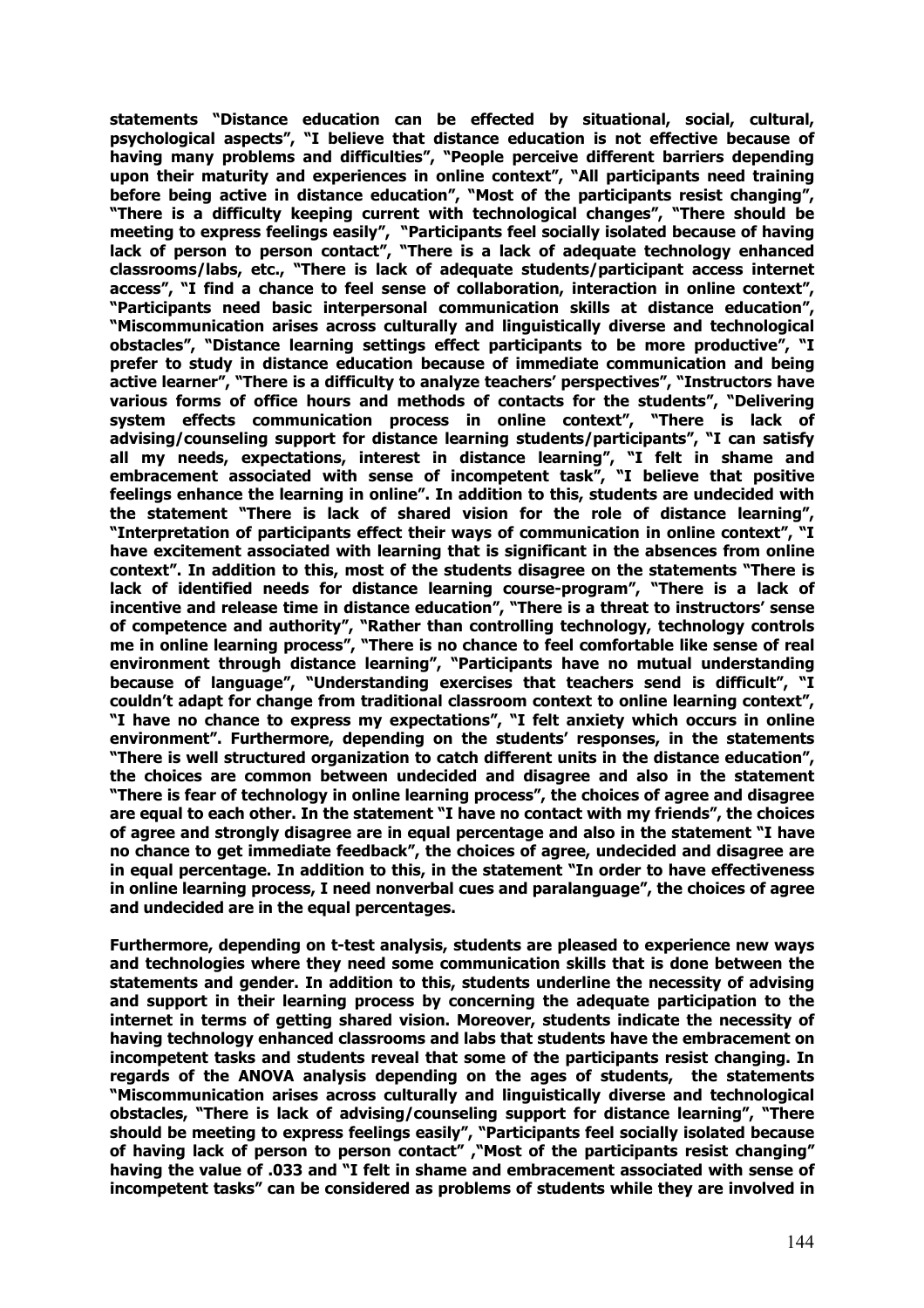**online learning process and also depending on the Anova analysis, students represent that the statements "Participants have no mutual understanding because of language", "I believe that distance education is not effective because of having many problems and difficulties", "There is lack of identified need for distance learning course-programs", "Participants feel socially isolated because of having lack of person to person contact", "There is a lack of adequate technology enhanced classrooms/labs, etc., "I have no chance to express my expectations" are the indicators of existing problems in online courses and program in both pedagogical and organizational aspects where students have the belief on learning new things through technology and by the these positive feelings, their learning enhance. As compared to the findings of interviews, students indicate that they experience some kind of communication problems in terms of sharing thoughts, expectations by having needed to make meeting and contact with their friends as their social needs.** 

**Through the reflection about statistical analysis from the questionnaire to the teachers, the analysis of frequencies depending on teachers' preferences by their experiences, most of the teachers prefer the range between agree and disagree. Most of the teachers are not really insisting on extreme options about likert scale like strongly. Therefore they choose agree and disagree more frequently depending on their experiences through online education. Majority of teachers strongly agree and agree on the statements of "Distance education can be affected by situational, social, cultural and psychological aspects", "People perceive different barriers depending upon their majority and experiences in online context", "There is a lack of identified need for distance teaching courses-program", "I find a chance to feel sense of collaboration and interaction", "All participants need training before being active in distance education", "There should be meetings to express feelings easily", "There is lack of adequate student/participant access", "Interpretation of participants affect their way of communication", "Participants need basic interpersonal communication skills at distance education", "I have excitement on learning-teaching of new ways and technologies", "Instructors have various office hours and methods of contacts for the students", "Delivering system affects communication process in online context", "I can satisfy all needs, expectations, interest in distance teaching", "I prefer to study distance education because of immediate communication and being facilitator". With light of these, the common points of the statements, teachers are concerned the way of communication. In order to be effective, they believe to importance of training and communication skills in online teaching. However, teachers expect to have meetings to share feelings easily and they think that there is no identified need for teaching online courses and program. Furthermore, there are some statements that teachers responds same frequency to the option of undecided, agree and disagree. The statements of "Interpretation of participants affects their ways of communication" show the common view on disagree and undecided where the statements "Miscommunication arises culturally and linguistically diverse and technological obstacles" makes the common frequency rate between strongly agree and disagree options.** 

**Furthermore, in the statement "I have excitement on the learning-teaching of new ways and technologies", the frequency of agree and disagree are common. In addition to the summation of agree options in the statements of "Distance learning environment affect participating to be more productive" and in the statement of "In order to have effectives, I need nonverbal cues and paralanguage" are equal to undecided frequency option of those statements. In addition to these, at the statements of "In order to have effectives, I need nonverbal cues and paralanguage", Distance learning environment affect participating to be more productive" and "I have excitement associated with learningteaching that is significant in the absences from online environment", teachers are mostly undecided according to other options.** 

**On the contrary, teachers strongly disagree and disagree to the statements of "I believe that distance education is not effective because of having many problems and difficulties", "There is no well structured organization to catch different units in distance education", "I have no chance to express my expectations", "Participants feel socially**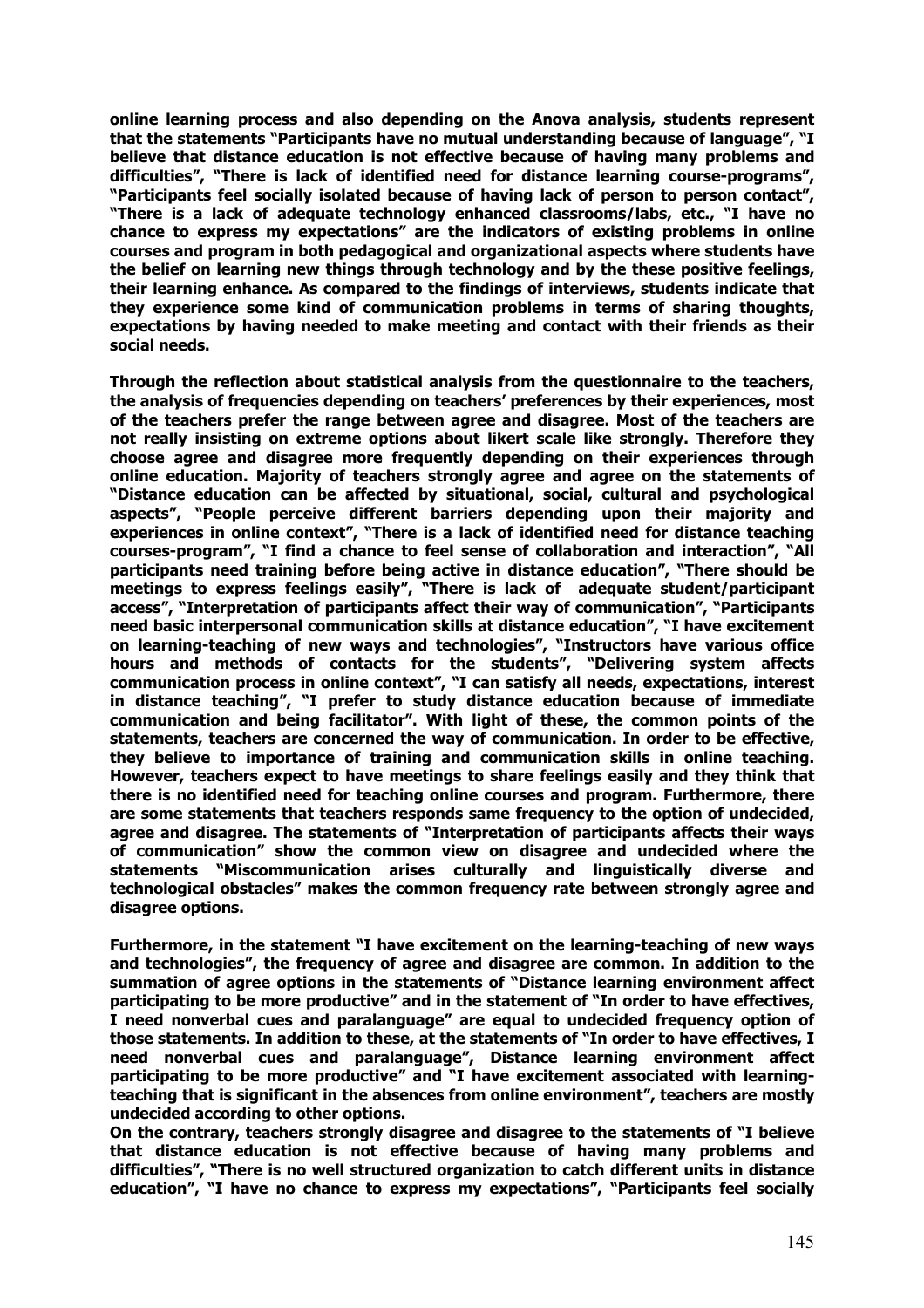**isolated because of having lack of person to person contact", "There is lack of adequate technology enhanced classrooms/labs, etc.", "There is lack of adequate instructor access", "There is threat to instructors' sense of competence and authority", "There is lack of shared vision for the roles of distance learning and teaching", "Most of participants resist changing", "I felt anxiety which occurs in online environment", "There is difficulty for keeping current technological changes", "There is fear of technology in online teaching", "There is no chance to feel the comfortable like sense of real environment through online teaching", "I have no contact with my colleagues and students", "I have no chance to get immediate feedback", "Participants have no mutual understanding because of language", "Students do not understand the exercises", "Rather than controlling technology, technology controls me", "I felt in shame and embracement associated with sense of incompetent task", "There is difficulty to evaluate participants", "There is lack of professional prestige at online teaching", "I have anxiety before accessing distance education", "I couldn't adapt for changing from traditional classroom context to online teaching context". With the regards to these, it can be said that teachers believe on positive feelings on distance education at Eastern Mediterranean University from the questionnaire where teachers respond more detailed about indicated statements at the interview as representing different angles about their experienced problems. In addition to these, by considering the reflections of the teachers about the statements of mutual understanding due to the importance of using language, feeling isolated, having contacts with their colleagues, they don't seem to have problems in distance education to the questionnaire with the results of open-ended questions and interview findings, it can be seen that teachers have problems in both pedagogical and organizational aspects of distance education at Eastern Mediterranean University in the communication process among student-teacher, student-student, teacher-teacher, student-content, teacher-administrator.** 

**With respect to the results of statistical evaluations which are t-test and ANOVA, the reflections of teachers in terms of their perceptions on communication barriers in distance education are identified as stressing the following statements. These statements are "I believe that distance education is not effective because of having many problems and difficulties, "Participants feel socially isolated because of having lack of person to person contact", "Miscommunication arises across culturally and linguistically diverse and technological obstacles", "Most participants resist changing", "I felt anxiety which occurs in online environment", "Rather than technology, technology controls me", "I felt in shame and embracement associated with sense of incompetent task", "There are lack of incentives and release time in distance education", "There is lack of adequate instructor access", " I have no chance to get immediate feedback", "Participants need basic interpersonal communication skills at distance education", "There is lack of adequate technology enhanced classrooms/labs, etc", "Participants have no mutual understanding because of language", "Distance education can be affected by situational, social, cultural and psychological aspects", "There is lack of identified need for distance teaching courses-programs", "There should be meeting to express feelings easily", "There is lack of adequate student/participant access", There is difficulty for keeping current technological changes".** 

**In relation to these statements, it is indicated that teachers perceive that the situational, cultural, social and psychological aspects affect distance education and teachers think that distance education is not effective due to having some kinds of problems with technology.** 

**Also teachers perceive that there are some psychological problems that participants don't feel comfortable, anxiety towards online environment and incompetent tasks. Teachers stress the problems of language and cultural aspects by concerning the mutual understanding and necessity of communication skills at distance education. In the light of these, teachers also have to satisfy their social needs in online context by getting immediate feedback, engaging meetings easily, more time with incentives and being out of feeling isolated.**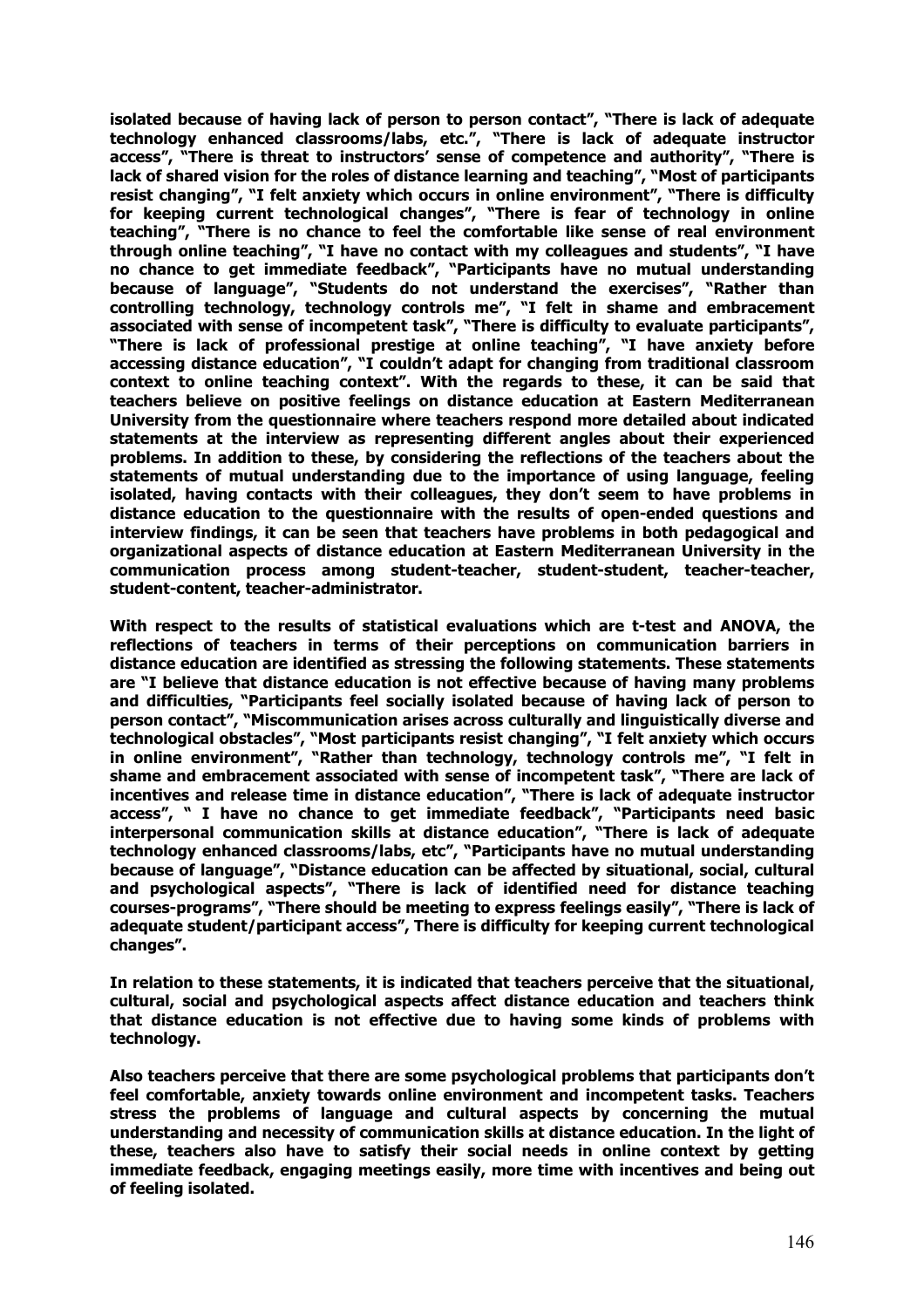#### **Understanding of Research Findings from Qualitative Data**

**By the reflection upon the findings, I can conclude that most of the students have different problems in their online learning process where they have some common problems that are internet, web page, getting feedback and lack of interactions with their friends, language, concerning to follow update technology, in need of more technological facility with training of online education. In addition to these, teachers have same problems of concerning the reorganization of institute, having more technological facilities, reaching outside the university with new vision.** 

**Business 1 face with the barrier of face-to-face contact by stating that Business 1 has more expectations than the current system. Business 1 has consciousness that there is no real application of online learning but he thinks that online program is useful for students. Business 1 believes that interactions are held only by emails with teachers. He thinks that there is a need to improve online course and he has some uncomfortable feelings because of taking an online course for the first time. Business 1 expressed that there are negative and positive comments about online programs in designing the web pages and not being able to access into the program. According to Business 1, communication is just to send emails nothing more in online learning.** 

**Banking 1 represents her experiences about online courses by thinking online is easier than classroom because of not attending class in order to save time. On the other hand, Banking 1 has some doubts about online context for accomplishing tasks, responsibility and the process of sending and receiving emails by using the technology. Banking 1 defines interactions among friends and teachers only for the purpose of designing web page in their meetings. Also Banking 1 thinks that the disadvantage of the online learning program is to get exam or quiz because one cannot have the chance to see actual paper.** 

**Banking 1 faces the problem of logging web site to enter password and in addition to this she thinks that online system should be improved as normal courses to other students. Banking 1 is relaxed while accomplishing the responsibility of the task because of doing many activities at the same time. According to Banking 1, communication means that getting online like reading notes, taking exam, quizzes and it is a new way of conducting without seeing anybody. Banking 1 suggests all departments to offer online courses for the improvement of students as a new method of learning.** 

**Computer 1 starts reflection in a criticizing way by saying that at every question that there are some problems when they look over all steps as concerning the perspective of information technology. On the other hand, Computer 1 responds to all questions by evaluating the system of online. Computer 1 thinks that online system is good because of getting many texts to read. He can't express about his feelings in online system because of taking it for the first time so he suggests getting chat groups in order to establish contact with other students in online rather than using emails as contacting teachers too.** 

**Computer 1 thinks that main problem is to contact with teachers and get immediate feedback from them. Computer 1 thinks that in improving an online learning program, IT men has great role in revamping this system and he believes that useful links, graphs affects his understanding in online learning that he defines online context as a web page of course. Computer 1 reflects that there is no communication because of not having online community, new groups and chat program. Computer 1 thinks that there should be a development in online learning program by examining the experts' thoughts and having internet programming.** 

**Computer 2 by taking online course at first time without having own decisions to take online courses, is not satisfied with EMU online where he likes to be an IT student. He thinks that online program of EMU needs to be upgraded. In addition to this, Computer 2 defines interactions with teachers and friends in the situation of sending and receiving emails and also meeting in class. But Computer 2 concentrates more on teacher attitudes**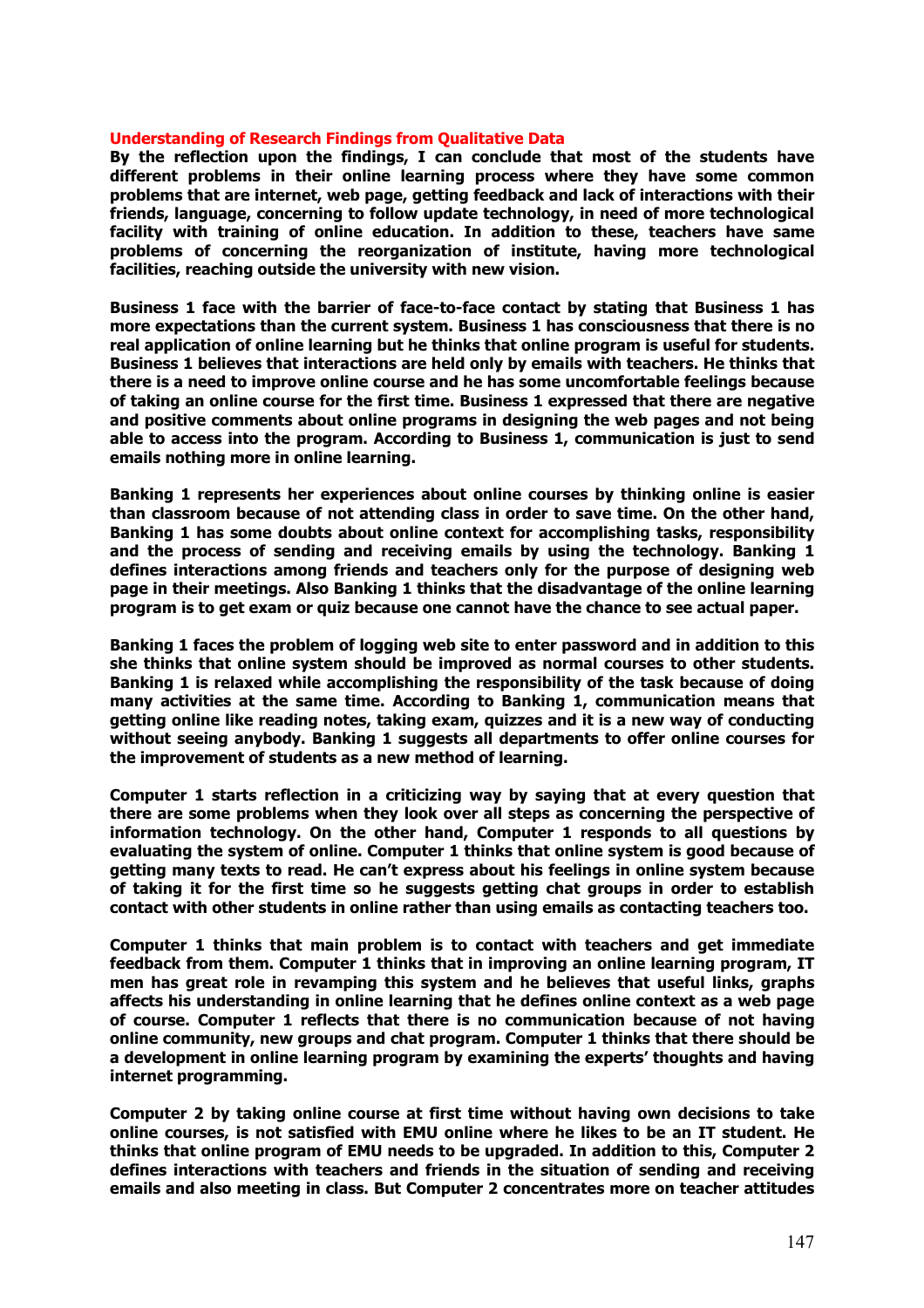**about not sending message immediately and he thinks that there is no real online education at EMU with experiencing problem of getting late feedbacks. In addition to this, Computer 2 thinks that online learning program can be improved by changing fundamentals with going step by step as deeper way. Computer 2 believes that motivation is an important factor to affect his understanding in online learning. According to Computer 2, communication solely means communicating with teacher.** 

**Computer 3 has positive attitudes about online learning. Computer 3 believes that his interaction with teacher and students are good by explaining the advantages of online courses which are encouraging students in online context rather than classroom. Computer 3 thinks that negative aspects depend on responsibility of students in order to attend classes and announcements as being active in online and also he thinks that the only negative aspect in online context is the language for communicating among students. Computer 3 believes that online learning can be improved by following new technology. He thinks that projects, interactions among partners and following comments of teachers are the factors in order to understand online learning. According to Computer 3, communication is very well enough which takes place between teachers by emails and he adds that there is necessity to offer online programs as being student far away from university in order to save time.** 

**Business 2 who takes first time online course by the reasons of thinking that online course is easier than class in order to access it in their free time. Business 2 is satisfied with online learning program by feeling different from others and funny. Business 2 has good interactions with friend and teachers especially with teacher; he makes interactions with emails by considering online learning is better. He has a problem in accessing internet. Business 2 believes that EMU online program can be improved by instructors. He thinks that lecture notes need to be taken into consideration in online learning and its environment as a factor. According to Business 2, communication process in online means that is an open, understandable progress. He thinks that there is a need to develop online learning program in order to overcome the connection problems.** 

**Business 3 who is taking online course for the first time is satisfied with being a student in online learning program. Business 3 feels that she is different and good by considering the possibility of speaking with friends through internet and also in classroom. Business 3 contacts with teachers by asking questions in classroom where she thinks that classroom is better than online learning. Business 3 says that there are no negative aspects and problems in online learning process. On the other hand, Business 3 has internet problems in online learning program and that can be improved by business and management factor. Business 3 thinks that well preparation of information and internet are the factors to understand online learning and its context. In addition to this, according to Business 3, communication means that lecture between student and teacher through technological facilities.** 

**Business 4 who is an online student who has no information about online education where Business 4 is not much satisfied with being a student in online learning program because of having many difficulties from the internet. Business 4 mentions to get classroom learning by asking questions to the teacher. While reflecting their feelings, Business 4 doesn't prefer to be in an online learning process. Business 4 mentions no interactions with her friends and consults teachers in their office. She also indicates that classroom learning is better because of the problems in online learning. In the online learning, Business 4 refers communication problems like internet connection, internet speed. She defines communication process between teacher and students through emails. She finally indicates that there are internet problems that cause difficulties to communicate through the online learning program.** 

**Business 5 is the student of business department who is in the fourth year in the EMU. She indicates that there is no reason to participate online learning, takes it as a free elective to fulfill the program and she is not satisfied to be student in online learning. She**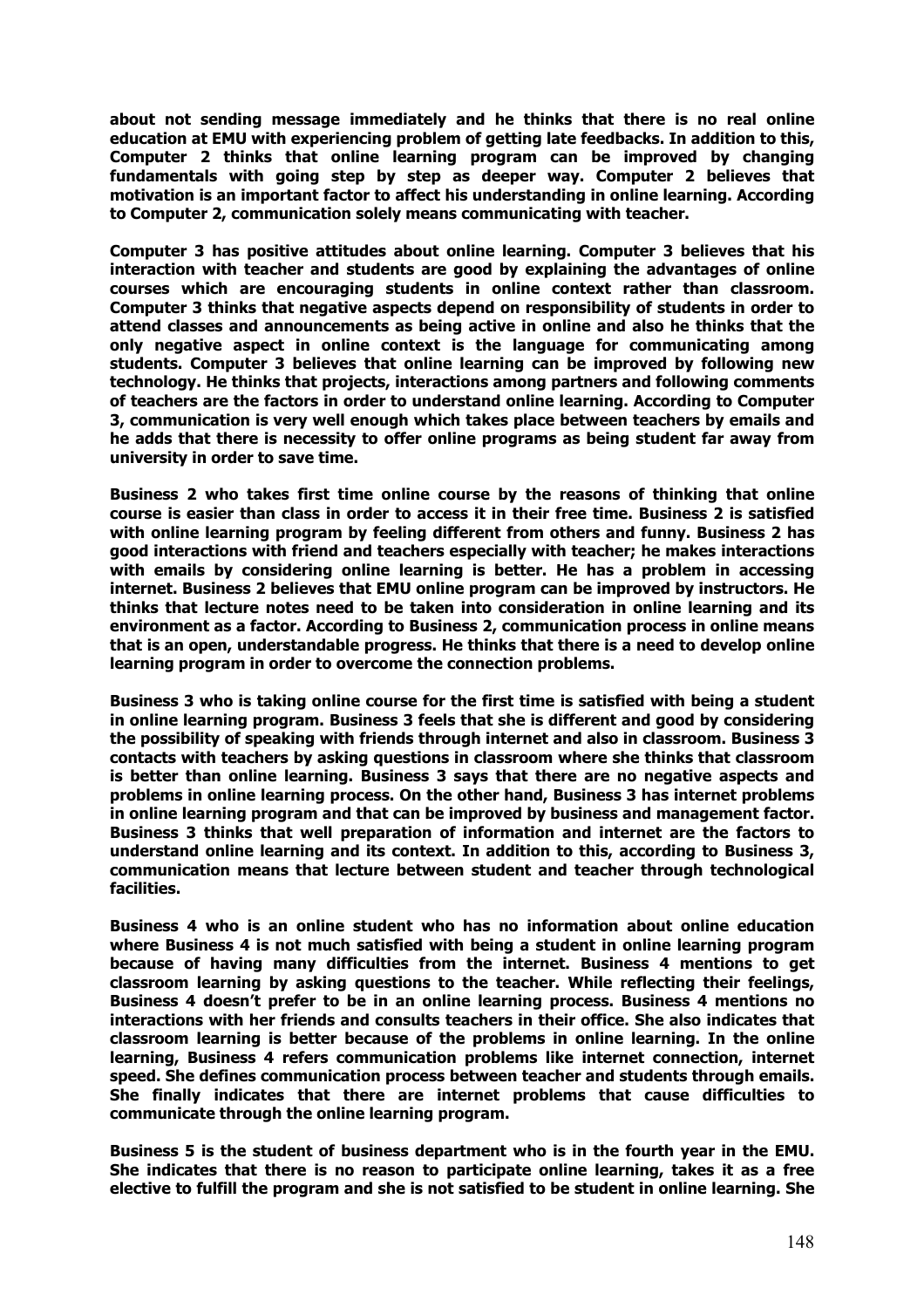**also refers that there are communication problems like not communicating with teachers immediately, not interacting friends out of class meetings, not having face-to-face contact. She responds that online learning helps to save time at home. She indicates communication process that online learning is based on internet and class meeting to communicate with each other. Finally she adds that online learning is the new technology and should be improved.** 

**Business 6 is another business department student and takes online course for the first time. He likes online courses but indicates that there are problems that he faces with like adaptation problems. He responds that online courses are prepared well by teachers through mixing alternative materials. He indicates that there are no interaction problems among the participants. Also he responds that perspectives towards online learning differ from person to person. Through the updating of the program, he suggests that online program can be improved in EMU and communication process occurs with by using technology. In addition to this, Computer 4 who is from School of Computer Studies and Information Technology thinks that online courses are difficult due to the reason not having teachers and adds that she is more successful in classroom context. Computer 4 adds that interaction takes place only between teacher and student where she thinks that in this interaction there can be web page chaos and accession problems. According to Computer 4, there are differences among classroom learning and online learning and she mentions that she couldn't learn along therefore online course is difficult for her. Morever, she explains negative aspects of online system as quizzes and suggests for the university to do orientation about online courses and program.** 

**Business 7 who is from business department explains that program works well where it needs few changes and he thinks that students cannot meet each other where students find a chance to meet with teachers. He compares online learning and classroom learning in a way that classroom learning is more productive and he thinks that there is no real application of online courses. Business 7 thinks that there is no communication in online context.** 

**Furthermore, Business 8 who is from business administration underlines that there is no interaction with students and he states that classroom is good for him where Business 8 thinks that being in relax manner is the disadvantages of online learning. On the other hand, Business 8 suggests to the university to have qualified scientific knowledge, more internet access based on disciplined study. Computer 5 who is from civil; engineering thinks that online courses are personal rewarding for people where he hasn't been in problems due to be in online learning process. He suggests to the university to increase the capacity of online program by giving diploma and defining communication in online learning as chatting.** 

**Liberal who is from architecture underlines that there should be more discipline in online system and mentions that system needs more advertisement where liberal has no interactions with his friends that is in touch with his teacher. Liberal compares online learning and classroom learning as a matter of self-confidence and mentions that most of the students have internet problem in online learning process. Liberal thinks that language problem affect his understanding in the online course and defines communication as fourth revolution. He also stresses that it cannot be defined much that he experienced from other online courses in different universities.** 

**Through understanding of findings, one of the students thinks that communication is open, understandable in online learning program at EMU. In addition to this, it is obvious that online system of EMU is not performing well enough in its real sense in online learning process because only e learning is used without considering other necessary fundamentals. Therefore most of the students in interviews reflect that they have no consciousness about process of online because of not having training and information on online courses and about technology and concept of online.**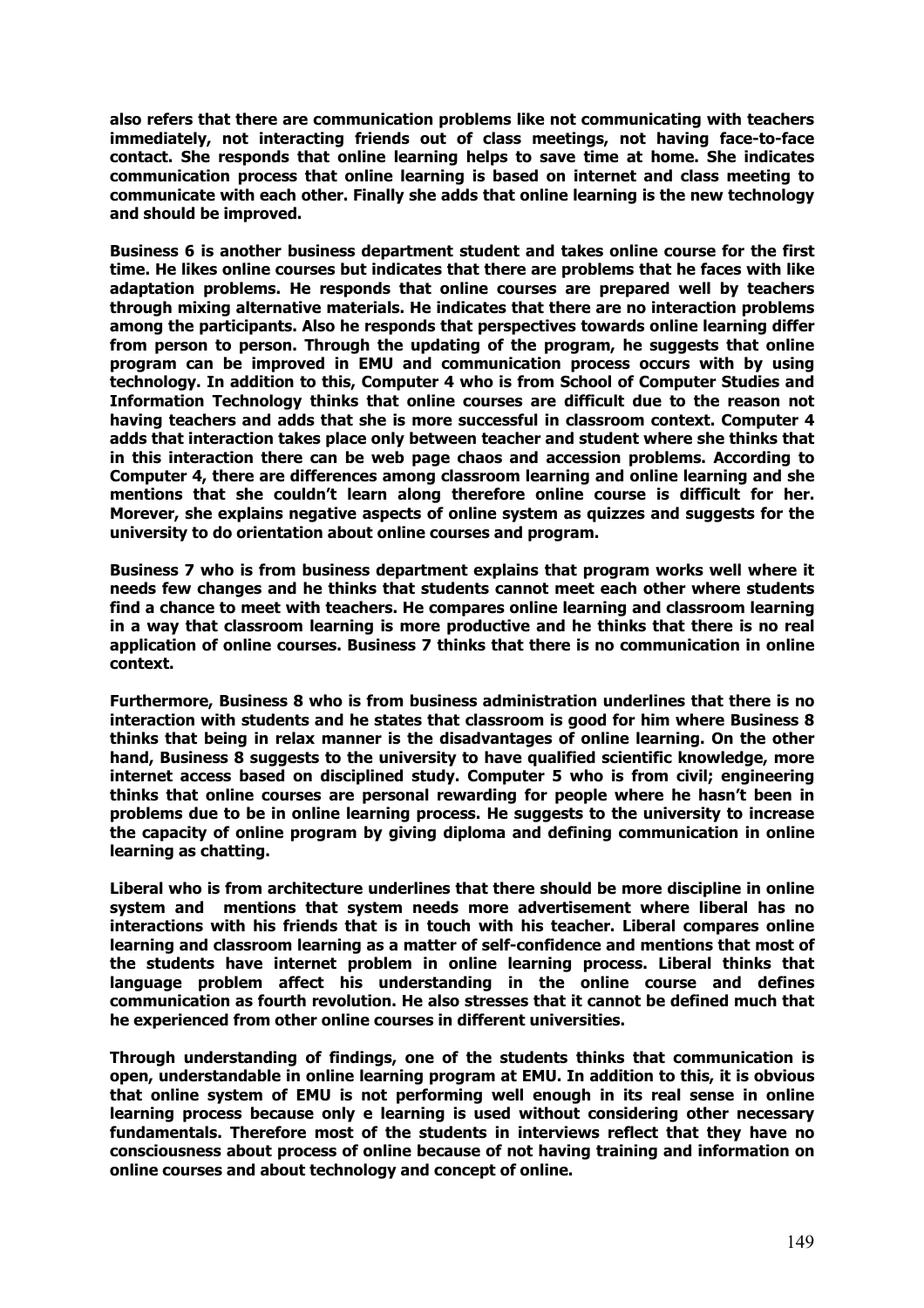**Departments try to practice online course where there is little consciousness about online from students' perceptions. Moreover there is no well-equipped system about online to provide continuous interaction between students and online system. Therefore, students experience technological problem factors such as accessing, opening web to download pages, internet connection which these cause uncomfortable feelings and stress on them in following up announcements, quizzes and midterms.** 

**Students think that online learning program is a great idea but it needs to be improved by considering new technologies, internet connections, upgrading programs, sharing experts' thoughts in providing immediate feedback to all participants. However they believe that teacher has a great role in responding to the messages from the students and have continuous contacts with them. Students also have adaptation problems because they are so relax and feeling different from others because they have a desire for face-toface contact. Because of having difficulties in online learning, most of the Turkish students prefer to learn in classroom to have face-to-face contacts, are curious to know other students in online. On the other hand, foreign students prefer online learning to save time in their life. In addition to this, students have language problems in communicating with others and they have lack of knowledge about technology which I experience from participant observation. Moreover some of the students choose online course in order to fulfill program but foreign students have consciousness of the advantages of online learning program.** 

**Students who are taking online courses think that useful links, language, examples, graphs, movies, chat groups, lecture notes, motivation and also teacher are the factors that affect their understanding in online learning through internet. From the reflection of participant observation, there seems to be language problems because foreign students use actively verbal reactions, cues but Turkish students use non-verbal reactions in order to express their feelings, experiences and it seems that students need to satisfy their social needs.** 

**Moreover, one of the interviewee thinks that online application should be matched with the content and the field of the course. Moreover students recommend that EMU online system must be upgraded by considering different expert thoughts to reach the real standards such as changing the system by introducing chat groups, internet programming, online community and improving communication process thus overcoming difficulties and create advantages about online.** 

**Most of the teachers who are teaching both online courses and other type of courses at Eastern Mediterranean University reflect their views about communication barriers in terms of experiencing problems in EMU-online program courses with the consciousness of knowing the merits and benefits of using technology and also online courses for both students and teachers. According to teachers' reflections, it is obvious that teachers have only student-teacher interaction and the institute provides student-teacher interactions, student-content interactions apart from having all kind of interactions that enhance qualified communication. Even though in the scope of this research study, the matter is to consider the quality of interactions among participants by concerning existing problems rather than concerning the quantity of interactions. Teachers chose to teach online course due to their interests, being in this field, getting offer from institute and removing clashes to extent the course for other departments. Therefore, most of the teachers are satisfied to be a teacher in online courses and program because they have different experience and believe its benefits. Some of the teachers are quiet satisfied because of the feeling of the language problems of students and technical problems in the system.** 

**In addition to this, teachers think about online courses and program of Eastern Mediterranean University as without having face-to-face contacts creates different problems removing technical difficulties and employing more professional staff. One of the teacher underlines that s/he wants prompt changes to make the course dynamic. S/he emphasizes that there should be interactivity, enough laboratories and reaching**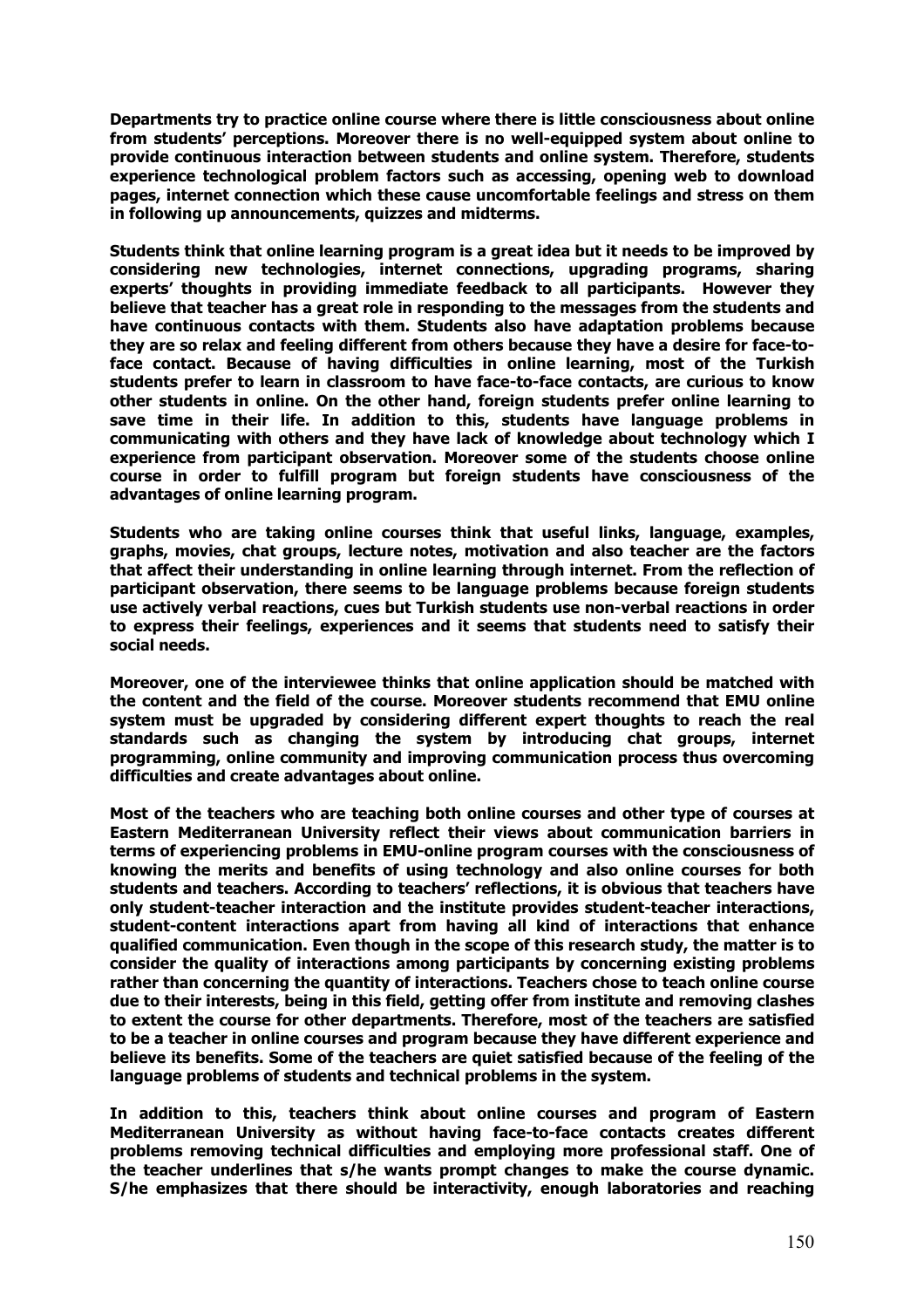**outside university. Another teacher mentions that they didn't achieve the main aim that is to market online courses and underlines the reorganization for the institute. Depending upon the interactions among students, most of the students use e-mail, announcement page, chat programs and telephone but in some cases, students' interactions seem as limited due to lack of using technology, missing feedback in terms of technical difficulties.** 

**Teachers underlines that a few number of students have willingness to participate current interactions and students don't like discussion boards and one of the teacher makes the online course in mixed mode as making face to face contacts and office hours due to projects and s/he only uses chat once at time and thinks announcement page is main vehicle to keep in touch with students. Interactions among teachers take place as interacting with assistants by getting immediate feedback and teachers thinks that there is less communication even though no interaction among colleagues where they only interact when they have problem about courses and sharing, complaining about students' lack of interest and slow service of institute without making meetings. Most of the teachers think that online teaching has advantages on teaching lectures faster; getting more feedback through chat, e-mail, having ready materials, not being there all the time where some of the teachers underlines the disadvantage of face to face contact and think that face to face teaching is easier than online teaching.** 

**Additionally, teachers represent the negative aspects of online courses and programs as grading system which is depending on only the final exam to pass and not having opportunity to integrate course, habits of students and their use of language, face to face problems that participants can not experience. One of the teachers don't believe that there are negative aspects of online courses and program but in the case of controlling students, teachers see difficultly such as taking own responsibility. Also one of the teachers' think that these depend on personality and s/he believes there are some students who get online courses or not to be in face to face contact with students.** 

**On the other hand, one of the teachers underlines that due to limited number of students, s/he didn't see any negative aspects of online courses and program. Most of the teachers represent that they haven't experienced any problems unless the cases of preparing course because of teaching first time, applying quiz that none of the students attend, loading pictures, getting technical support, technical difficulties such as uploading to the server and the situation of students that are not used to online learning and have difficulty to adjust to the new system. Teachers believe that online courses and program of Eastern Mediterranean University can be improved by concerning the update technology in terms of computer labs hours, vastly improvement of networks, server, better organization with reorganization of institute, better communication, grading system and increasing the number of courses or improving existing courses with the increased number of staff, and making advertisement, training, general orientation about online teaching-learning, evaluations to see the efficiency and effectiveness of program. Teachers believe that the factors of multimedia in terms of hearing, seeing and observing, feedback and helps of teachers, exercises, quizzes, delivery of instruction, English language and well designed materials affect the students' understandings in online context. Teachers define their online teaching environment as comfortable with technology, preparation of web design, teaching design of companies in computer system, media type learning which is integrated with chats, discussion, providing summary of subject, articles, newspaper and discussion questions and quizzes. One of the teacher points out that s/he feels sometimes isolated because of not having frequent interactions with students.** 

**Moreover, teachers define communication process in online context as using interaction tools such as chat, discussion boards without face to face contact where students don't participate in any interaction activities. Teacher underlines the importance of communication with these tools and one of the teacher makes suggestion on sharing and exchanging ideas and experiencing among participants for effective communication and other one suggests to work with professional staff in a professional institute. On the**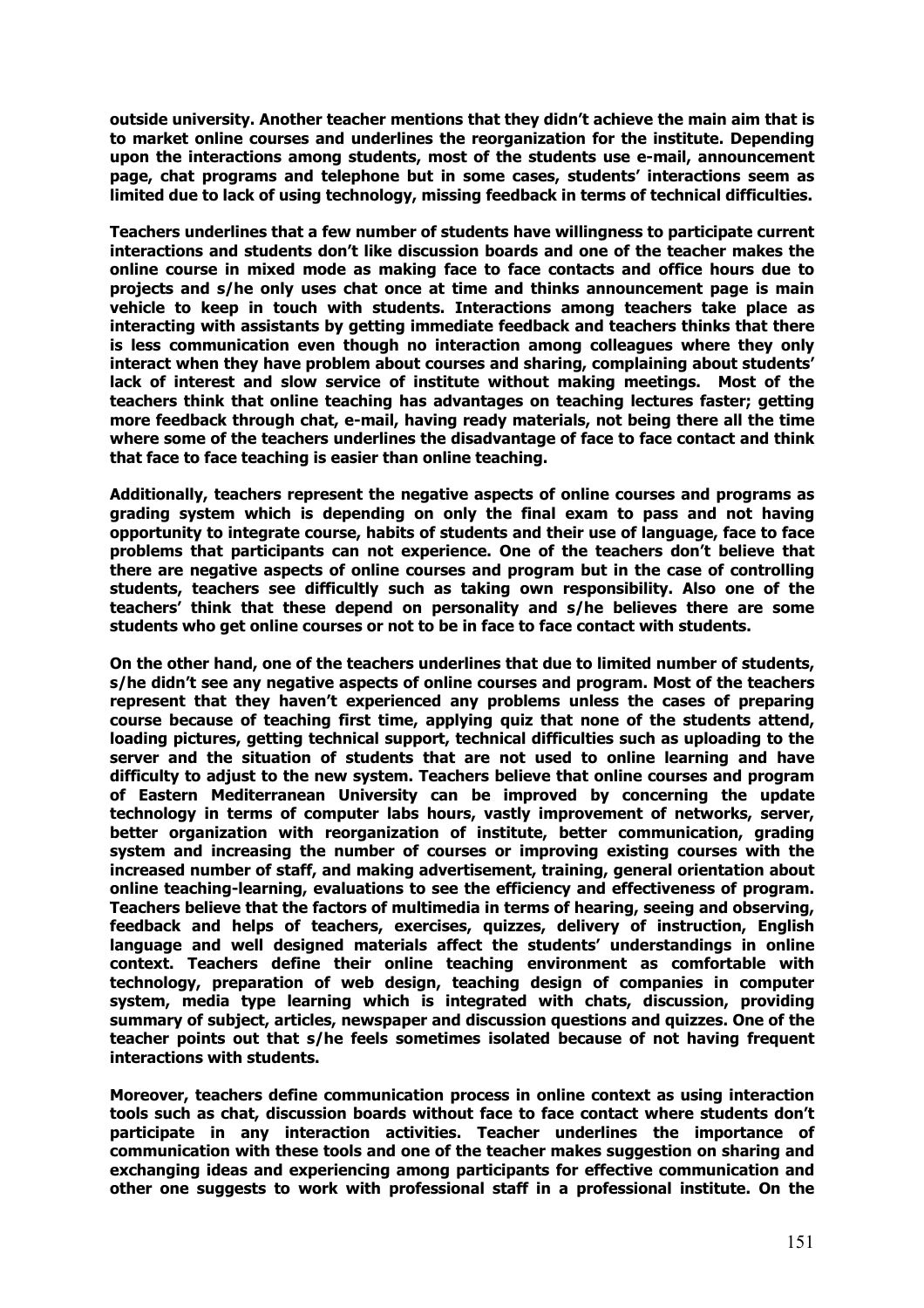**other hand, one of the teachers defines communication process in online context as there is only e-mail account and there isn't enough communication among students. One of the teachers suggests to the program by competing with different institutions. One of the teachers thinks that communication in terms of chatting is vital for interaction but they have lack of communication due to students' demonstration.** 

**One of the teachers defines communication process as being online but there is face to face contact in this process. Also teacher suggests having more online courses with multimedia options and having students who can use English language well. On the other hand, one of the teachers defines communication process in online context as having lack of communication between students and teachers and suggests having the more lab hours organizing orientation for both students and teachers about online teaching and learning process.** 

**Using naturalistic observation and meetings with students and drinking something to observe their perceptions and expectations in a shared atmosphere is created. In addition to this, during the meetings I ask some questions about their communication processes and their general view on education for clarifying their responses to the interview questions and making them more comfortable to include more feelings and expectations in a flexible manner. Most of them criticize the system of education especially online learning program because facing many problems at Eastern Mediterranean University and also they mention that interactions among students are weak in online learning. They only focus on the interaction of teachers for following course requirements. In my point of view, Turkish students use actively non-verbal reactions like paralanguage, eye contact and gestures but foreign students use actively verbal cues and actions in order to deliver their conversation which can indicate the language problem through the online learning process. Most of the students have unconsciousness about online courses and they reflect themselves as being in uncertainty. As I observe that they need to satisfy their social needs because of having the need to be in contact with others rather than educational needs. Therefore students face with psychological problems because of not being able to contact with their peers and feeling different from others. Besides these, teachers that I observe while I was doing interviews feel themselves as in the uncertain position with online teaching and they believe that the reorganization of institute will enhance the online program and courses.** 

**To sum up, both students and teachers complain that they have lack of communication among each other's due to the fact that there are not conscious of the online concept. All of them believe the beneficial of online courses and program for the sake of university and themselves due to using update technology and different education structure that is student-centered under constructivist principles. Students explain that they have communication problems because of technical difficulties which are network, computer labs, etc and language problem to understand lecture notes and also communicate with others by having the social needs because of feeling different from others. Moreover, teachers explain the problems of lack of students' interests to the chat sessions, adaptation to new system and use of technology and language of students. As a result both students and teachers suggest having to update technology, be involved in training and reorganization of the institute with professional staff under a new vision in order to share their experiences and thoughts in order to get benefit and compete with other universities.** 

## **CONCLUSION AND DISCUSSION**

**Regarding to research findings based on mixed approach, in EMU online program and courses, there is only student-teacher interaction by using e-mails where real online courses and program takes place student-student, teacher-student, teacher-teacher and student-faculty interactions. Students and teachers think that communication is weak because of not having any powerful internet connection, face-to-face contact as a result of the technological challenges. In addition to this, students have feelings as a being**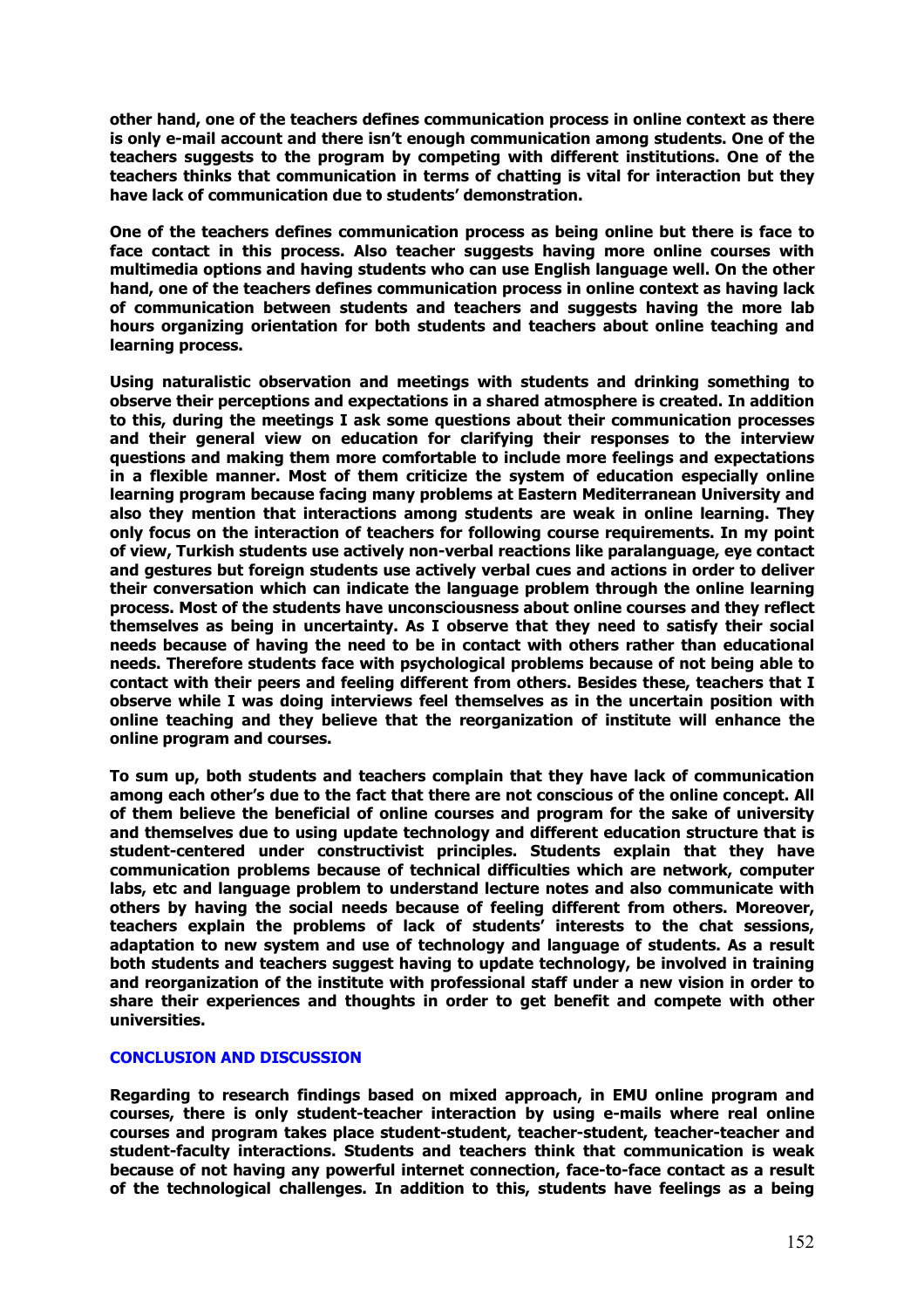**different with a fear of technology. However, teachers underline necessity of conducting meetings to express their feelings. Because of the complex communication process, students experience adaptation problem such as being relax. Students need to have faceto-face contact to know other people. Accessing and internet connection create physical and psychological barriers for both students and teachers. In addition to this, language problems require semantic barrier within participants' communication process and technological factors are also the main barrier as technical barriers in communication process. It is the time to make comment that students and teachers need to be involved in training in their teaching-learning process.** 

**The research findings and findings from literature review show that barriers are changing according to students' and teachers' perceptions. Reflection tasks for both students and teachers provide me to integrate the responses of participants through interviews that they underline same problems and thoughts with interviews. They point out to the problem of lack of communication with technical problems and the necessity of training, update technology to enhance their. Naturalistic observations help me to experience the interactions of students and teachers to the technology especially in their learning and teaching in online courses. I can say that students need to overcome language, adaptation problems by reflecting well-designed web pages. In addition to this, students need to satisfy their social needs because of the need to conduct with others and express their feelings in a common understanding. They reflect that they have psychological problems in the sense of feeling uncomfortable, stress and fear because of being under uncertainty with the cause of ineffective communication process. Lack of internet connection, unable to use technology and not having training about online courses and spending too much time regarding of online courses rather than time consuming are the problems of Turkish students that foreign students know the way of update contacting in online context by following new trends, comparing the other systems that the university has some lacknesses in technological aspects and organization structure in online system. Teachers also need to concern their teaching effectiveness in online context rather than giving all responsibilities to the students. On the other hand, online system lacks current application in the world such as videoconferencing, user-friendly web pages and powerful internet connection and facilities in order to create qualified communication among participants in terms of getting quality in whole system.** 

**Depending on the gathered data from qualitative and quantitative research methods, it can be discussed that communication barriers are revealed from the perceptions of both students and teachers in EMU Online. These barriers are concerned as technological, physical, semantic, psychological barrier.** 

## **FURTHER RECOMMENDATIONS**

**The research study highlights a broader picture for existing problems in EMU online in terms of communication barriers. Therefore in the further studies, conducting how to resolve these barriers, having qualified communication process in online learningteaching process is necessary.** 

**For the future studies, handling the resolutions of these problems that are indicated and concentrating firstly on the psychological barriers in communication process and their solutions are vital in the communication process in online learning and teaching context. Overcoming psychological barriers and technical barriers provide to eliminate other communication barriers and lack of communication among participants. In addition to this, Eastern Mediterranean University should start to implement the power of virtual learning-teaching classroom rather than using classroom setting such as computer labs and internet access. In addition to this, concerning the training of both students and teachers in relation to online context is crucial. Therefore, empowering the importance of communication skills in online context for teachers regarding to their professional growth is an expected research focus for the future.**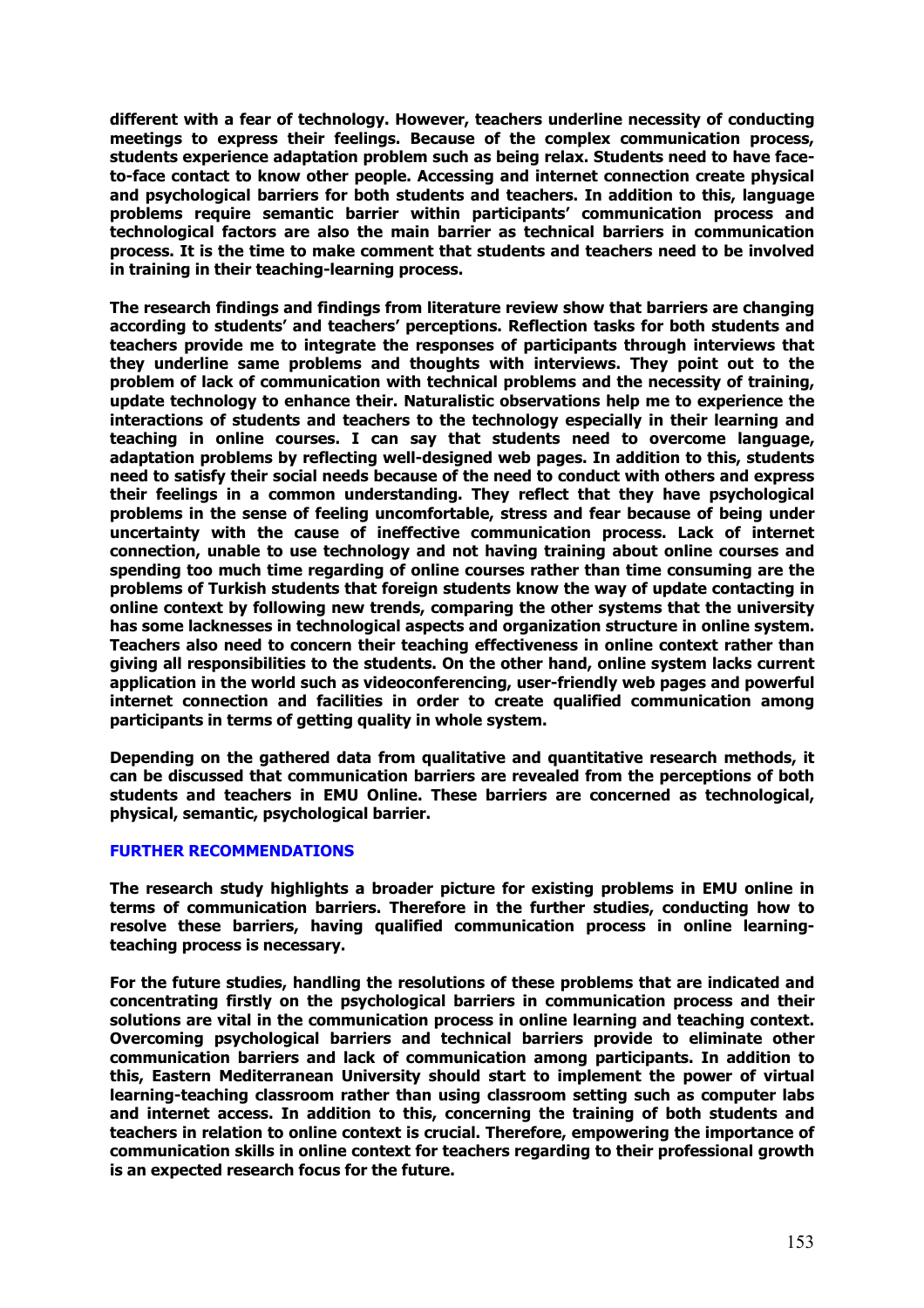#### **REFERENCES**

**Abrahamson, C. E. (1998). Issues in interactive communication in distance education. College Student Journal, 32(1), 33-42.** 

**Albrechtsen, K., Mariger, H., & Parker, C. (2001). Distance education and the impact of technology in Europe. Journal of Educational Technology Research and Development, 49(3), 107-15.** 

**Anderson, T. D., & Garrison, D. R. (1998). Learning in a networked world: New roles and responsibilities. In C.** 

**C. Gibson (Ed.), Distance learner in higher education: Institutional responses for quality outcomes (pp. 97-112). Madison: Atwood Publishing.** 

**Angeli, C., Valanides, N., & Bonk, C. J. (2003). Communication in a web-based conferencing system: The quality of computer-mediated interactions. British Journal of Educational Technology, 34(1), 31-43.** 

**Applefield, J. M., Huber, R., Moallem, M. (2001). Constructivism in theory and practice: toward a better understanding. The Journal of High School, 84(2), 35-53.** 

**Armstrong, D., & Namsoo, A. C. (2000). New markets or new alliances? Distance education, globalization and postcolonial challenges. Retrieved March, 8, 2004, from www.co.org/resources/publications/SmallStates00/2\_conf\_proc\_Armstrong. pdf.**

**Asirvatham, S. (2000). Beyond the distance barrier. Journal of Property Management, 65(5), 42-48.** 

**Barbera, E. (2004). Quality in virtual education environments. British Journal of Educational Technology, 35(1), 13- 20.**

**Barrett, S. (2002). Overcoming transactional distance as a barrier to effective communication over the internet. International Education Journal, 3(4), 34-42.** 

**Bauman, P. (2002). Solving personnel problems in cyberspace. Distance EducationReport, 14(4), 1-15.**

**Berge, Z. (1998). Barriers to online teaching in post-secondary institutions: Can policy changes fix it? Online Journal of Distance Learning Administration, 1(2). Retrieved October, 10, 2003, from http://westga.edu/~distance/Berge12.html**

**Berge, Z. (2001). Obstacles faced at various stages of capability regarding distance education in institutions of higher education. Tech Trends, 45(4), 40-45.** 

**Berge, Z. (2002). Obstacles to distance training and education in corporate organizations. Journal of Workplace Learning, 14(5), 182-189.** 

**Berge, Z. (2003). Barriers to e-learning. Paper presented at the Fourth Annual Irish Educational Technology Users Conference, Waterford, Ireland. Retrieved March, 8, 2004, from http://www.ilta.net/EdTech2003/papers/berge\_handouts.doc.** 

**Bogdan, R., & Biklen, K. S. (1992). Qualitative research for education. Boston: A Division of Simon & Schuster.** 

**Borrowdale, C. (2000). Online distance education: The influences of culture and gender on student perceptions at Jones International University. Retrieved May, 16, 2002, http://www.gcc.bradley.edu/com/faculty/lamourex/ borrowdalepaper.html.**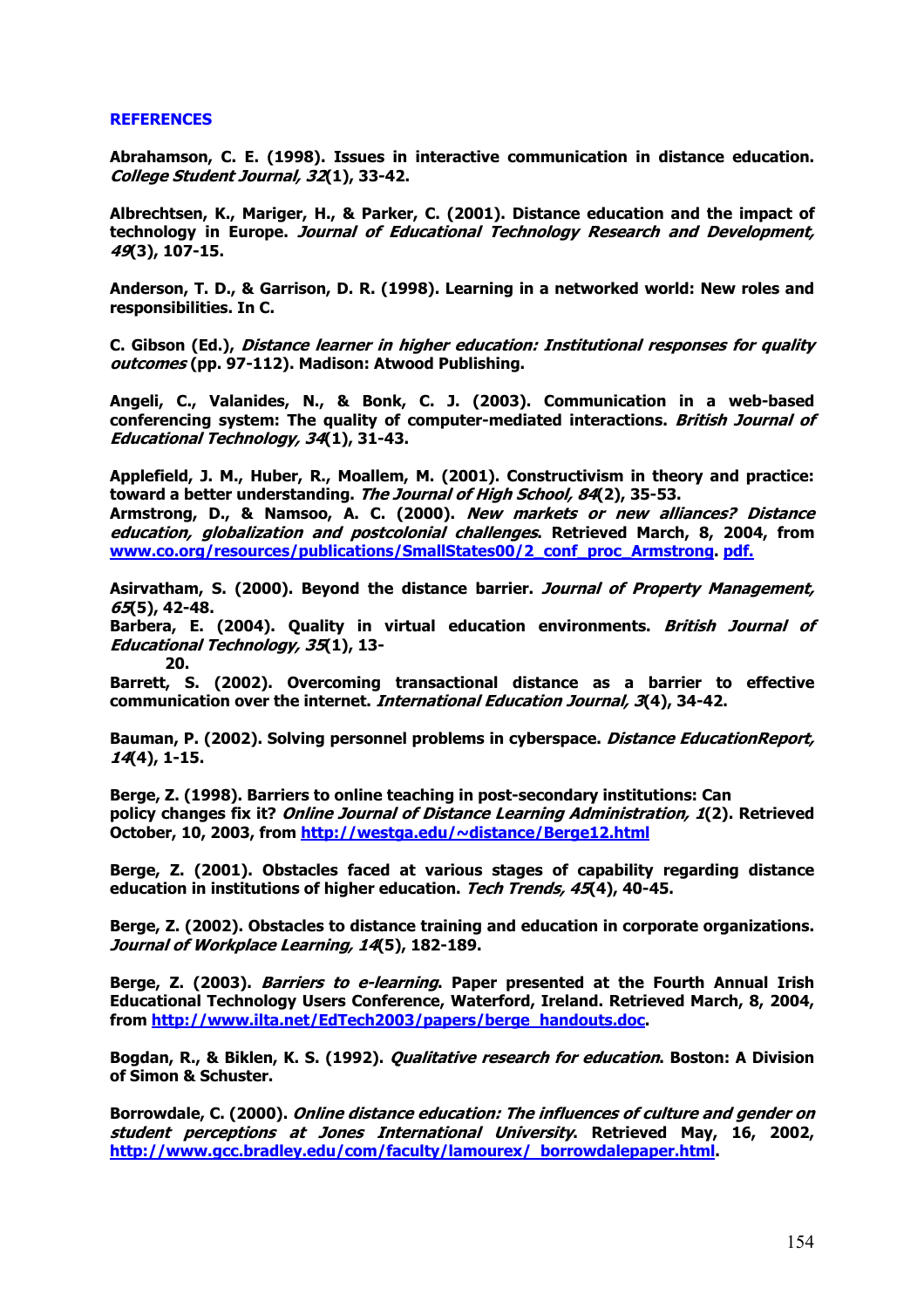**Bridges, D. (2000). Back to the future: The higher education curriculum in the 21stcentury. Cambridge Journal of Education, 30(1), 37-55.** 

**Burch, R. O. (2001). Effective web design and core communication issues: The missing components in web-based distance education. Journal of Educational Multimedia and Hypermedia, 10(4), 357-367.** 

**Cambre, M. A., Erdman, B., & Barbara, H. L. (1996). The challenge of distance of education. Journal of Staff Development, 17, 38-41.** 

**Canon, M. M., Umble, K. E., Steckler, A., & Shay, S. (2001). We're living what we're learning: Student perspectives in distance learning degree and certificate programs in public health. Journal of Public Health Management, Practice, 7(1), 49-59.** 

**Carr-Chellman, Zhang, K. (2001). China's future with distance education. Information, Communication & Society, 3(3), 303-312.** 

**Chen, H. (1998). Interaction in distance education. Arizona State University. Retrieved October, 20, 2004 http://seamonkey.ed.asu.edu/~mcisaac/disted/week2/7focushc.html** 

**Chute, E. (2000). Technology creates virtual schools, giving students more options for learning. Post Gazette. Retrieved January, 20, 2004, from http://www.post-gazette.com/regionstate/20000829distance4.asp**

**Cohen, L., Manion, L., & Morrison, K. (2000). Research methods in education. London: Routledge Falmer.** 

**Conway, G. P. (2003). Higher education trends in the 21st century. Retrieved January, 20, 2004, from http://www.degreeinfo.com/article11\_1.html**

**Crane, B. E. (2000). Teaching with the Internet. NewYork: Neal-Schuman Publishers.** 

**Cybela, J. E. (2002). Enhancing the educational impact of distance learning experiences at local level. Retrieved June, 16, 2003, from http://www.uwex.edu/disted/cybela.htm**

**Duderstadt, J. (1997). The future of the university in an age of knowledge. [Electronic version]. Journal of synchronous Learning Networks, 1(2), 78-88.** 

**Dusen, V., & Gerald, C. (2000). Digital dilemma: Issues of access, cost, quality in mediaenhanced and distance education. ERIC Clearinghouse on Higher Education, Washington. (ERIC Document Reproduction Servic No. ED446722).** 

**Dutton, J., Dutton, M., & Perry, J. (2002). How do online student differ from lecture students? [Electronic version]. Journal of Asynchronous Learning Network, 6(1), 1-20.** 

**Eisinger, J. (2000). Education evolution. Journal of Association Management, 52(13), 52- 59.** 

**Fetterman, D. M. (1998). Ethnography. London: Sage.** 

**Frederickson, E., Pickett, A., & Shea, P. (2000). Student satisfaction and perceived learning with on-line courses: Principles and examples from the sunny learning network. [Electronic version]. Journal of Asynchronous Learning Networks, 4(2), 7-41.** 

**Gallini, J. K., & Barron, D. (2002). Participants' perceptions of web-infused environments: A survey of teaching beliefs, learning approaches and communication. Journal of Research on Technology in Education, 34(2), 139-156.**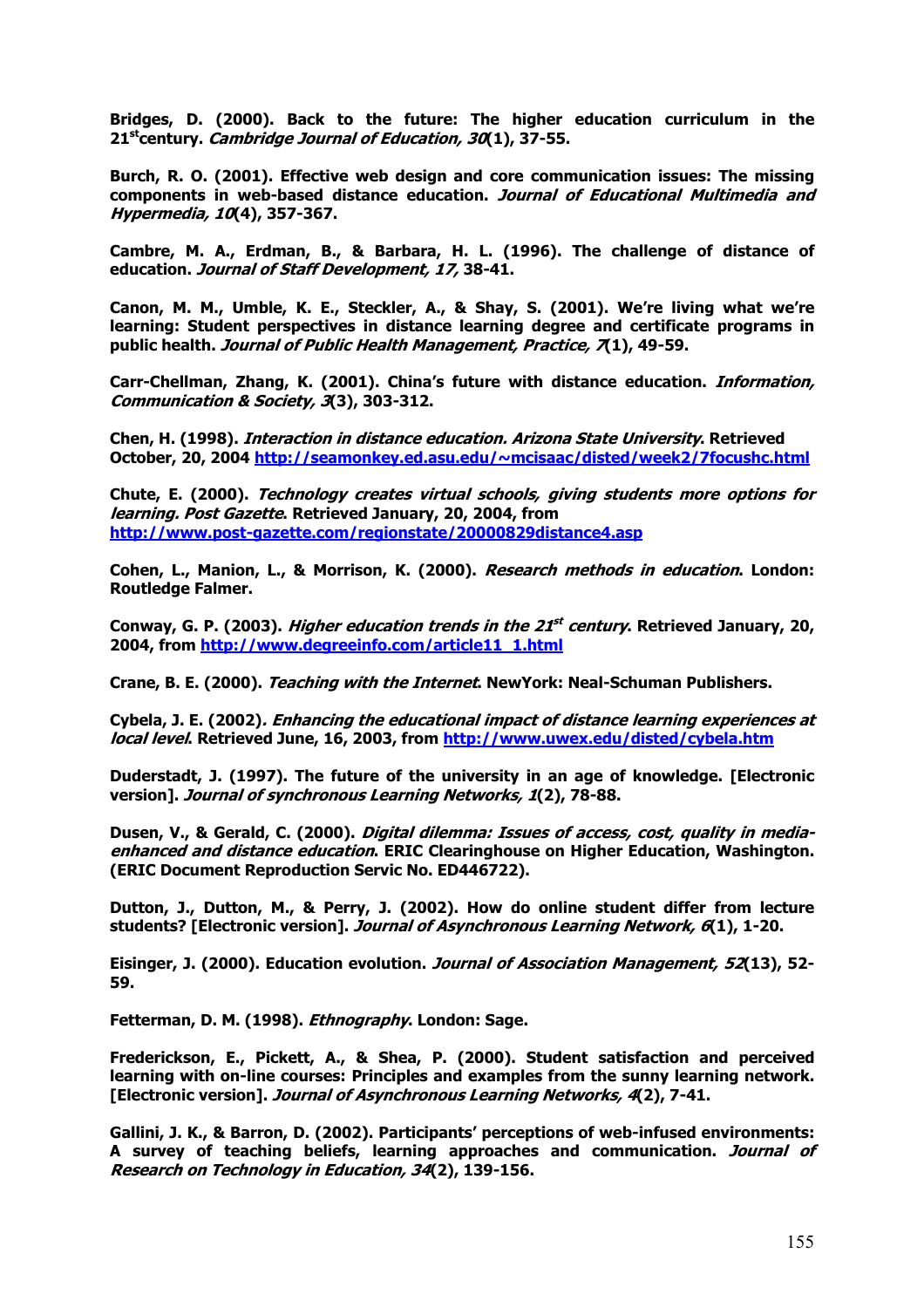**Galusha, J. M. (1997). Barriers to learning in distance education. The infrastruction network. Retrieved February, 21, 2003, http://www.infrastruction.com/barriers.htm.** 

**Gary, J. M., & Remolino, L. (2000). Online support group: Nuts and bolts, benefits, limitations and future directions. ERIC Clearinghouse on Counseling and Student Services Greensboro NC. (ERIC Document Reproduction Service No. ED446330).** 

**Gibson, C. C. (1998). Distance learners in higher education. Madison: Atwood Publishing.** 

**Gilbert, S. D. (2001). How to be a successful online student. San Francisco: McGraw-Hill.** 

**Godschalk, D. R., & Lacey, L. (2001). Learning at distance: Technology impacts on planning education. Journal of Planning Education and Research, 20, 476-489.** 

**Gold, S. (2001). A constructivist approach to online training for online teachers. [Electronic version]. Journal of Asynchronous Learning Networks, 5(1), 35-57.** 

**Hansen, B., Shinkle, A., & Dupin, P. (1999). Feedback in distance education: Broadening electronic communication pathways. Journal of Extension, 37(1). Retrieved March, 14, 2004 from http://www.joe.org/joe/1999december/iw3.html.**

**Hara, N., & Kling, R. (2000). Students' distress with a web-based distance education courses: An ethnographic study of participants' experiences. Information, Communication & Society, 3(4), 557-579.**

**Harry, K., John, M., & Keeagan, D. (1993). Distance education: New perspectives. London: Routledge.** 

**Holmberg, B. (1995). Theory and practice of distance education. London: Routledge.** 

**Horwath, J., & Shardlow, S. H. (2000). Empowering learners through open (distance) programmes: An evaluation of a practice teaching programme. Social Work Education, 19(2), 111-123.** 

**Howell, D. (2001). Elements of effective e-learning. College Teaching, 49(3), 87.** 

**Hyland, F. (2001). Providing effective support: Investigating feedback to distance language learners. The Open Learning, 16(3), 233-247.** 

**Jeffries, M. (2002). Research in distance education. Indiana Higher Education Telecommunication System IHETS. Retrieved February, 21, 2003, from http://www.ihets.org/consortium/ipse/fdhandbook/resrch.html**

**Jick, T. D. (1983). Mixing qualitative and quantitative methods: Triangulation in action. In Maanen, J. V. (Ed.), Qualitative methodology (pp. 135-147). California: Sage.** 

**Johannesen, T., & Eide, E. M. (2000). The role of the student in the age of technology: Will the role change with use of information and communication technology in education? www.eurodl.org/eurodlen/recon/2000contributions.html Retrieved October, 26, 2003.** 

**Jonassen, D. H., Peck, K. L., & Wilson, B. G. (1998). Learning with technology: A constructivist perspective. Columbus: Prentice Hall.**

**Kader, S. A., & Yawkey, T. D. (2002). Problems and recommendations: Enhancing communication with culturally and linguistically diverse students. Reading Improvement, 39(1), 43-51.**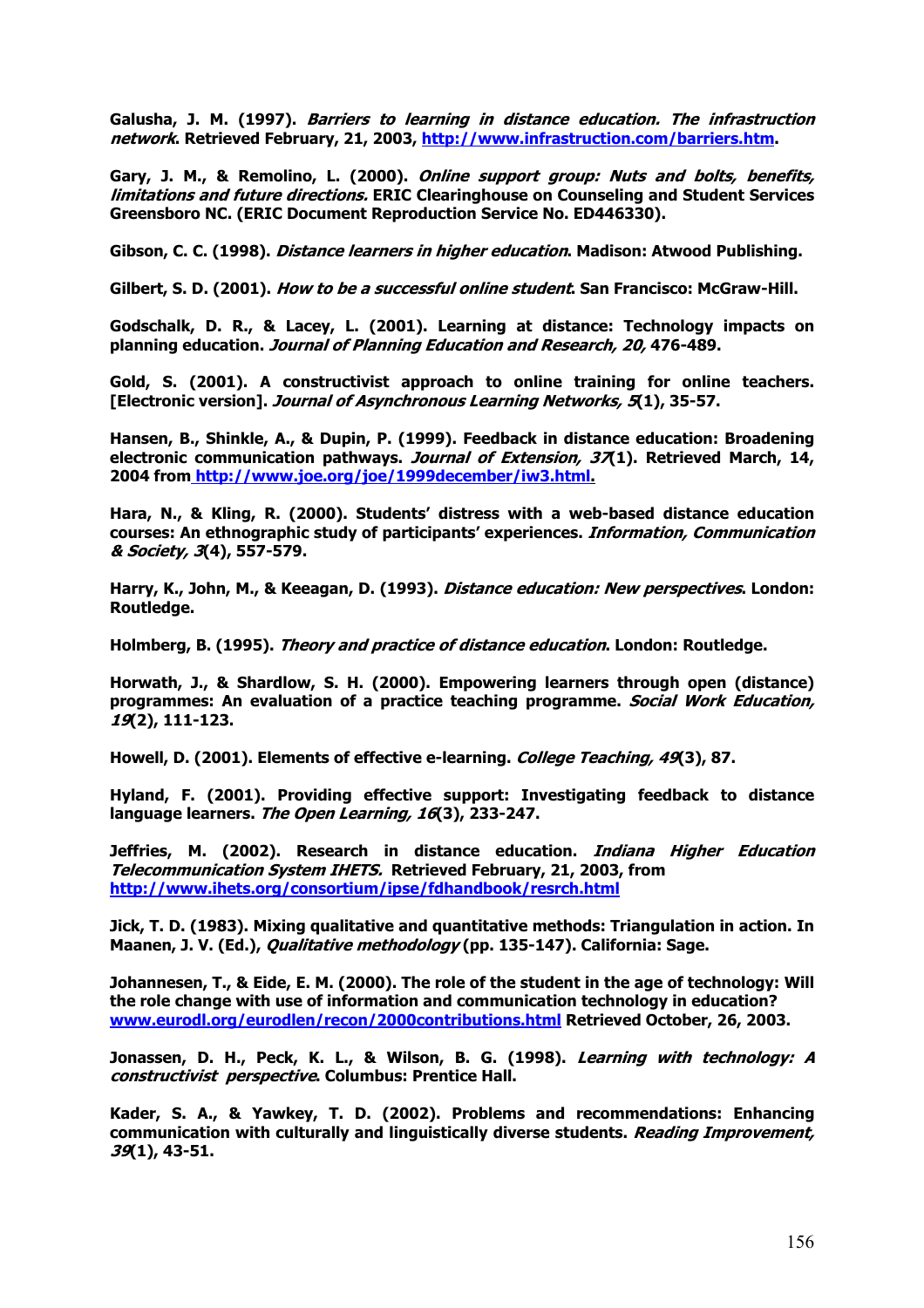**Kenzie, B., Mims, N., Bennett, E., & Waugh, M. (2000). Needs, concerns and practices of online instructors. Online Journal of Distance Learning Administration, 3(3). Retrieved February, 10, 2004http:www.westga.edu/%7Edistance/ojdla/fall/mckenzie33html**

**Kim, J. K., & Bonk, C. J. (2002). Cross-cultural comparisons of online collaboration. Journal of Computer Mediated Communication, 8(1). Retrieved 15, October, 2003, from www.asauss.org/jcmc/vo18/issue/kimondbenk.html.**

**Kinross, L. (2000). Technology breaks down barriers. The Exceptional Parent, 30(6), 50-60.** 

**Kling, R. (1996). Social relationships in electronic forums. University of Hong Kong: CMC Magazine. Retrieved 10, October, 2000, from http://www.december.com/cmc//mag/1996/jul/kling.html**

**Lake, D. (1999). Reducing isolation for distance students: An online initiative. Retrieved December, 12, 2003, from http://cea.curtin.edu.au/tlf/tlf1999/lake.html.** 

**Lawless, N., & Allan O'Dwyer, J. (2000). Face to face or distance training: Two different approaches to motivate SMEs to learn. Education + Training, 42(4/5), 308-316. Leach, K., & Walker, S. (2000). Internet-based distance education: Barriers, models, and new research. http://education.ollusa.edu/edtech/webnet\_2000/distance\_edu.PDF Retrieved March 8, 2004.** 

**Lee, C.Y. (2000). Student motivation in the online learning environment. Journal of Education Media & Library Sciences, 37(4), 367-375.** 

**Manuel, K. (2001). Teaching an online information literacy course. Reference Services Review, 29(3), 219-228.** 

**Mathison, S. (March,1988). Why triangulate? Educational Researcher, 13-17.** 

**Meyer, K. (2002). Quality in distance education. San Francisco: Wiley Periodicals.** 

**Meyer, K. A. (2003). Face to face versus threaded discussions: The role of time and higher-order thinking. [Electronic version]. Journal of Asynchronous Learning Networks, 7(3), 55-65.** 

**Minoli, D. (1996). Distance learning technology and application. Boston: Artech House.** 

**Molebash, P. (1999). Technology and education: current and future trends. Journal of IT, 6(1). http://etext.libvirginia.edu/journals/itjournal/1999/molebash.html Retrieved 12, May, 2002.** 

**Moore, G. M., Thompson, M. M., Quigley, B. A., Clark, G. C., & Golf, G. G. (1990). The effects of distance learning: A summary of literature. NewYork: The Pennsylvania State University.** 

**Moore, M. G., & Kearsley, G. (1996). Distance education: A system view. Belmont: A Division of International Thomson Publishing.** 

**Muirhead, W. D. (2000). Online education in schools. International Journal of Educational Management, 14(7), 315-324.** 

**Noakes, N. (n.d.). Developing online facilitators: Beginning cascades. Hong Kong University of Science and Technology. Retrieved December, 12, 2003, from http://www.ugc/edu.hk/tlqprq01/site/abstracts/024\_noakes2.htm**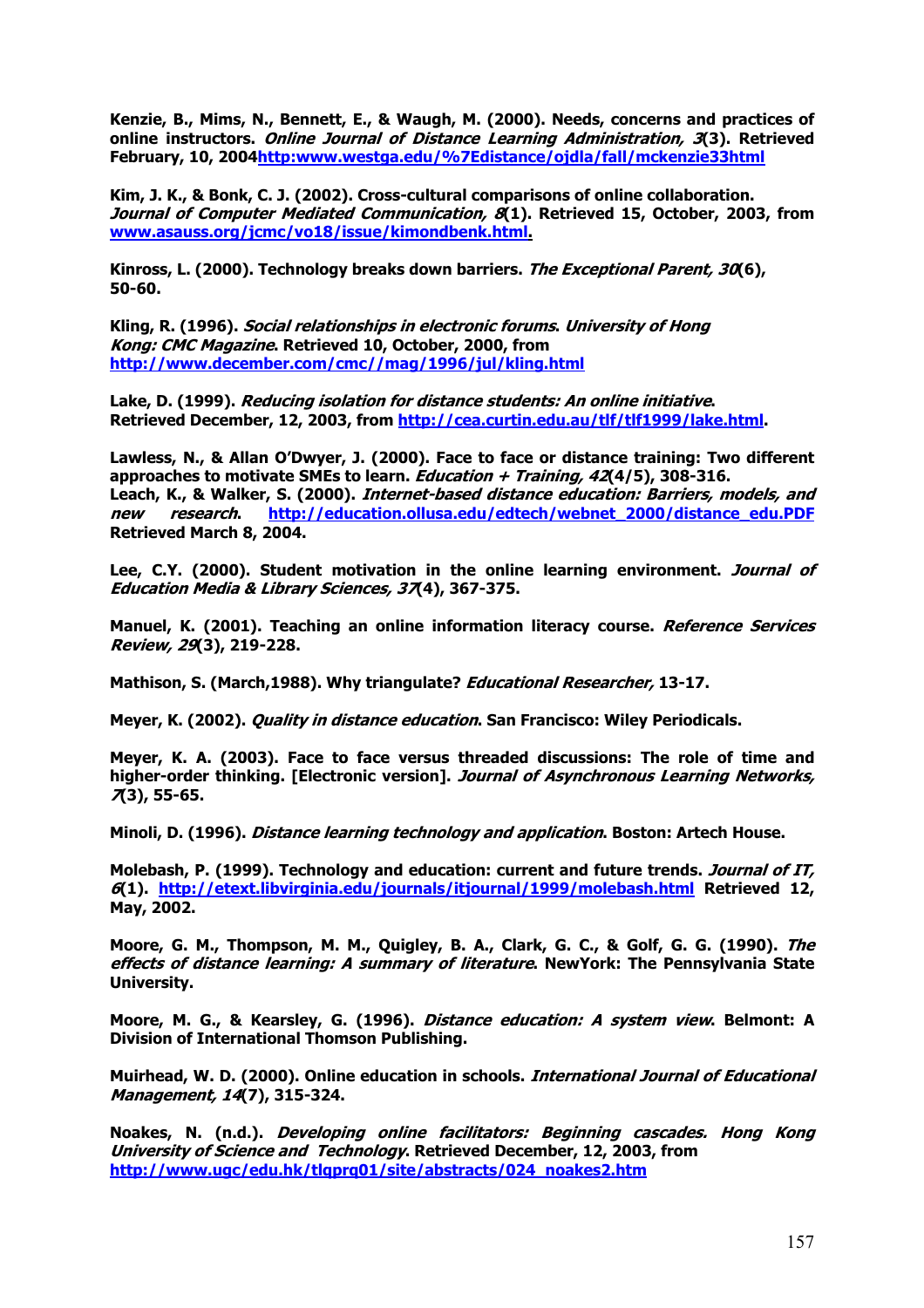**Notar, C. E., Wilson, J. D., Restauri, S. L., & Friery, K. A. (2002). Going the distance: Active learning. Journal Education, Project Innovation, 122(4), 649(6).** 

**Nunan, T., George, R., & McCausland, H. (2000). Rethinking the ways in which teaching and learning are supported: The flexible learning center at the University of South Australia. Journal of Higher Education Policy and Management, 22(1), 85-98.** 

**Onwuegbuzie, A. J. (2003). Typology of analytical and interpretations errors in quantitative and qualitative educational research [Electronic version]. Current Issues in Education, 6(2), 1-49.**

**O'Reilley, M. R. (1998). Listening like a cow. In S. Mahler, E. Valway (Eds.), Teaching as contemplative practice (pp. 22-29). Portsmouth: Boynton/Cook Publishers.** 

**Pailing, M. (2002). E-learning: Is it really the best thing since sliced bread? Industrial and Commercial Training, 34(4), 151-155.** 

**Pajo, K., & Wallace, C. (2001). Barriers to the uptake of web-based technology by university teachers. Journal of Distance Education, 16(1). Retrieved November, 20, 2003, from http://cade.athabascau.ca/vo116/pajoetal.html** 

**Pallof, R. M., & Pratt, K. (2003). The virtual student. San Francisco: John Wiley & Sons.** 

**Penn State University. (2002). Penn State continues to adapt to innovative new trends in teaching and learning. Retrieved January, 20, 2004, from http://www.distanceeducator.com/dnews/Article6084.phtml**

**Perreault, H., Waldman, L., & Alexander, M. (2002). Overcoming barriers to successful delivery of distance-learning courses. Journal of Education for Business, 77(6), 313-318.** 

**Peters, O. (1993). Understanding distance education. In K. Harry, M. John & D. Keeagan (Eds.), Distance education:New perspectives (pp. 7-10) London: Routledge.** 

**Picciano, A. G. (2002). Beyond student perceptions: Issues of interaction, presence, and performance in an online course. [Electronic version]. Journal of Asynchronous Learning Networks, 6(1), 21-40.** 

**Piotrowski, C., & Vodanovich, S. J. (2000). Are the reported barriers to Internet-based instruction warranted?: A synthesis of recent research. Education (Chula Vista, Calif.), 121(1), 48-53.** 

**Prammanee, N. (2003). Understanding participants in online courses: A case study of perceptions of online interaction.IT Forum. Retrieved December, 12, 2003, from http://it.coe.uga.edu/itforum/paper68/paper68.html.** 

**Read, T., Barcena, E., Barros, B., & Verdejo, F. (2002). Adaptive modeling of student diagnosis and material selection for on-line language learning. Journal of Intelligent & Fuzzy Systems, 12, 135-149.** 

**Rittschof, K. A., Griffin, B. W. (2003). Confronting limitations of cyberspace college courses: Part I? Identifying and describing issues. International Journal of Instructional Media, 30(21), 127-141.** 

**Roblyer, M.D., & Edwards, J. (2000). Integrating educational technology into teaching. NewYork: Prentice Hall.** 

**Rockwell, S. K., Schauer, J., Fritz, S. M.& Marx, D. (1999). The incentives and obstacles influencing higher education faculty and administrators to teach via distance. Online**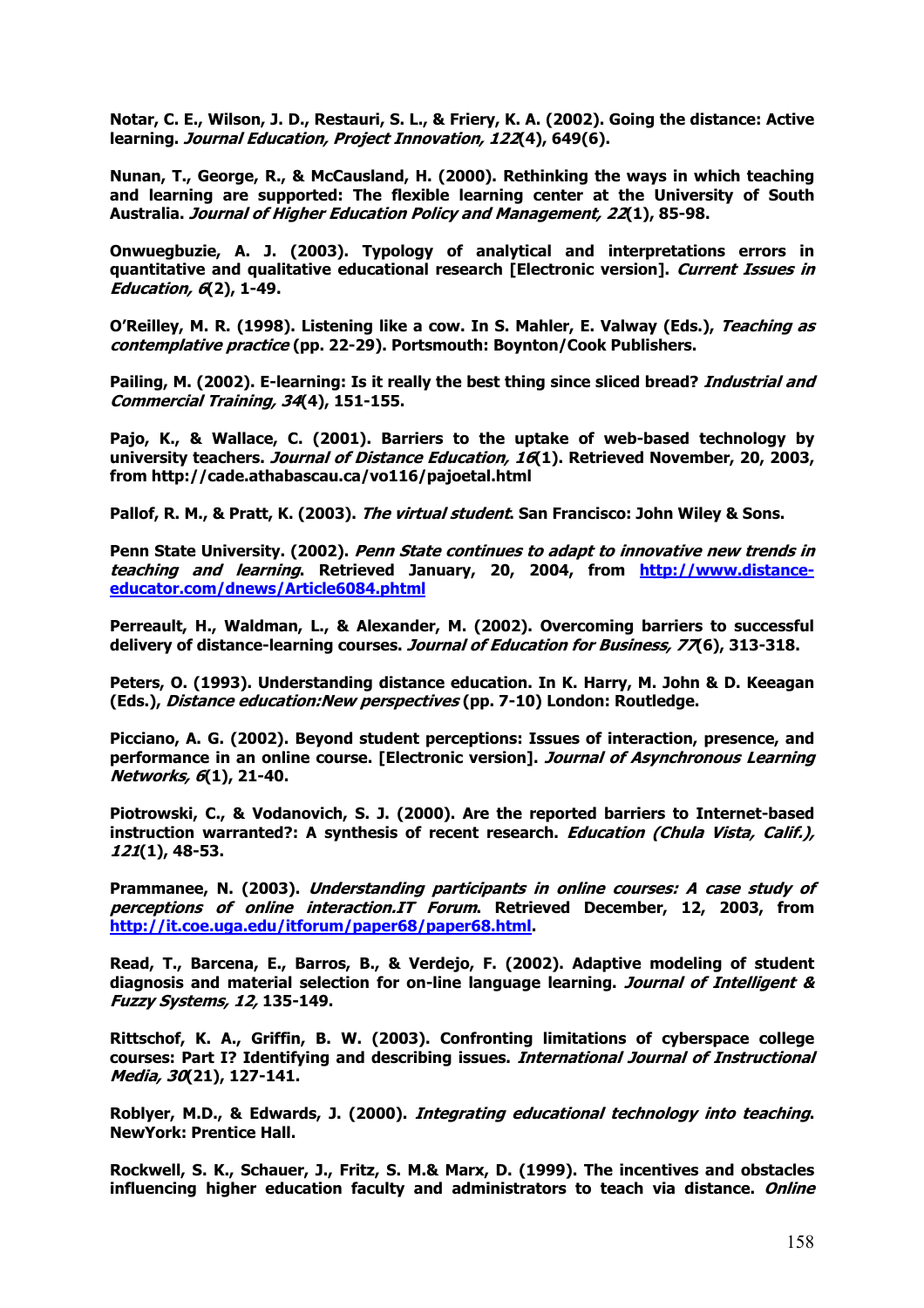**Journal of Distance Learning Administration, 2(3). Retrieved March, 7, 2004, from http.www.westga.edu/%7Edistance/winter24.html**

**Rockwell, K., Furgason, J., & Marx, B. M.(2000). Research and evaluation needs for distance education: A delphi study. Online Journal of Distance Learning Administration, 3(3). http://www.westga.edu/~distance/ojdla/fall33/rockwell33.html Retrieved March, 7, 2004.** 

**Roes, H. (2001). Digital libraries and education: trends and opportunities. D-LibMagazine, 7(7/8). Retrieved February, 20, 2004, http://www.dlib.org/dlib/july01/roes/07roes.html**

**Rourke, J. R. (2001). Online learning: fad or fate?. Principal Leadership (Middle School (Ed.), 1(9), 8-14.** 

**Rovai, P. A., & Barnum, K. T. (2003). On-line course effectiveness: An analysis of student interactions and perceptions of learning. Journal of Distance Education, 18(1), 57-73.** 

**Sharma, P., & Maleyeff, J. (2003). Internet education: Potential problems and solutions. The International Journal of Educational Management, 17(1), 19-25.** 

**Sherry, L. (1996). Issues in distance learning. International Journal of Educational Telecommunication, 1(4), 337-365.** 

**Silverman, D. (2000). Doing qualitative research. London: Sage.** 

**Simonson, M., Smaldino, S., Albright, M., & Zvacek, S. (2003). Teaching and learning at a distance. Columbus: Pearson Education.** 

**Spector, J. M., & de la Teja, I. (2000). Competencies for online teaching. ERIC Clearinghouse on Information and Technology Syracuse NY. (ERIC Document Reproduction Service No.ED456841).** 

**Stassen, M., Landstrom, M., & Lumpkin, R. (1998). Students' reactions to the introduction of videoconferencing for classroom instruction. The Information Society, 14, 153-164.** 

**Tahir, F. (2001). Distance education, environmental education and sustainability. International Journal of Sustainability in Higher Education, 2(1), 21-37.** 

**Taylor, R. W. (2002). Pros and cons of online learning- a faculty perspective. Journal of European Industrial Training, 26(1), 24-37.** 

**Thompson, M. (1998). Distance Learners in higher education. In C. C. Gibson (Ed.), Distance learner in higher education: Institutional responses for quality outcomes (pp. 10-18). Madison: Atwood Publishing.**

**Volery, T., & Lord, D. (2000). Critical success factors in online education. The International Journal of Educational Management, 14(5), 216-223.** 

**Vornberg, J. A., & Maris, C. (2003). Implementing video distance education: problems, policies and procedures. Catalyst for Change, 33(1), 5-9.** 

**Wilhelm, W. J. (2003). Teaching communications online using the master teacher model. Delta Pi Epsilon Journal, 45(1), 1-6.** 

**Wolcott, H. S. (1995). The art of fieldwork. Walnut Creek, CA: Altamira Press.**